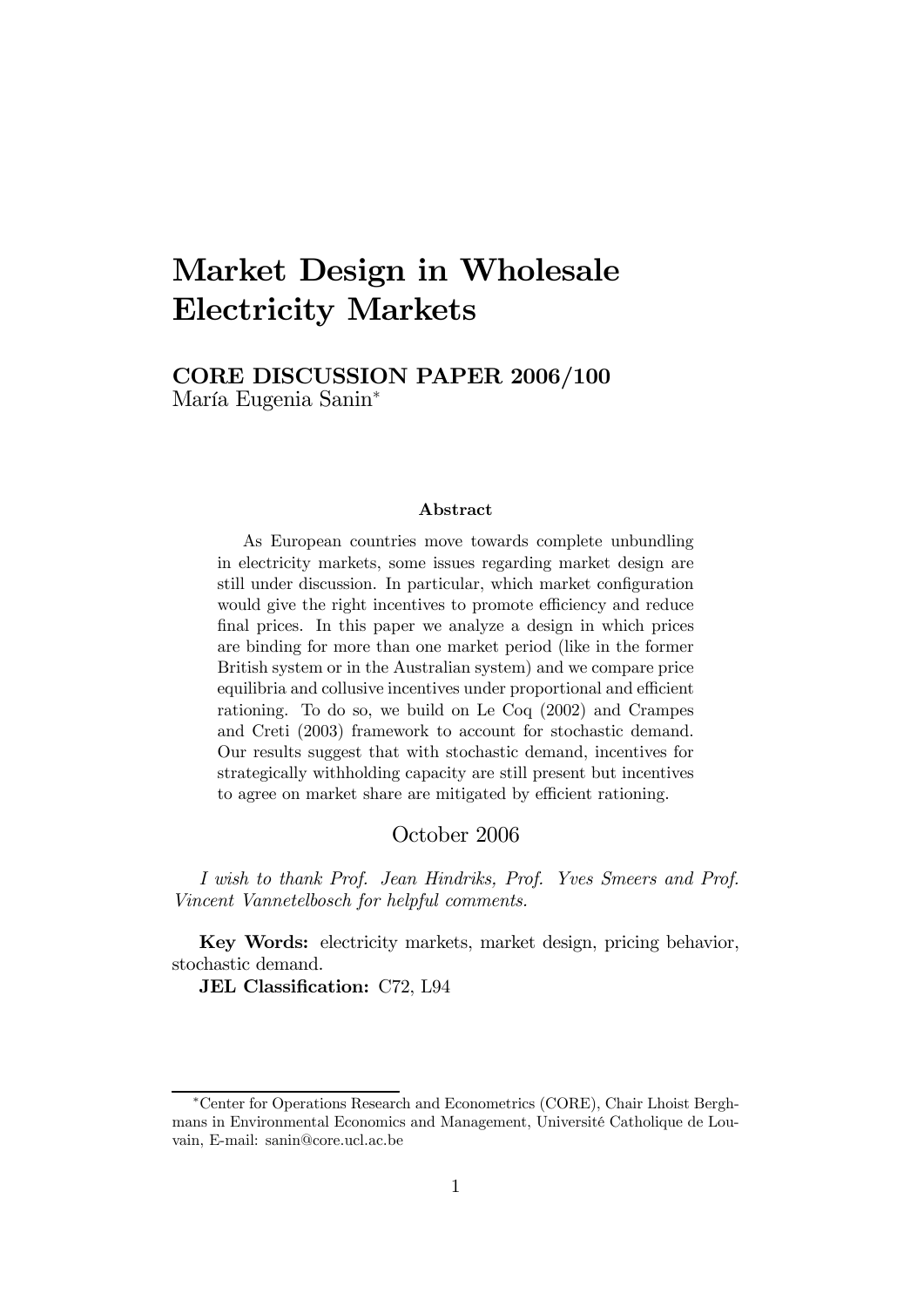# 1 Introduction

Many authors have used game theory to model wholesale electricity markets since monopolistic and vertically integrated environments left their place to deregulated environments where the objective is profit maximization instead of system-wide cost minimization. In particular, theory tried to find out if the market configuration chosen by different countries provided the right incentives for efficient production.

A first group of papers used Bertrand paradigm to model electricity markets taking capacity constraints as given. This is the case of Hobbs (1986) that used the previous paradigm applied to New York's electricity market. Similarly, others modeled power transactions as static and complete information games where information costs were shared among players and bidding prices were linked with generation output (e.g. Ferrero et al. 1997).

It has been observed that, while state monopoly of generation was accompanied by over-investment in capacity, in a liberalized market big generators use their available capacity strategically to enhance their market power. Patrick and Wolak (2001) studied British market for the period 1991-1995 and found evidence that nourish this affirmation<sup>1</sup>. Similar results were obtained by other econometrics based empirical work, such as Joskow and Kahn (2001) and Harvey and Hogan (2001).

Therefore, models that endogenize capacity choice gain particular relevance. This is the case of von der Fehr and Harbord (1997) that model a two-stages-game and assumed that utilities choose *investment* in a first stage and price in a second one working in a framework similar to the one used in the seminal paper of Kreps and Scheinkman (1983). The later had shown that, in a market with homogeneous products in which firms non-cooperatively pick capacities in the first stage and set prices in the second stage, the equilibrium outcome was that of a oneshot Cournot game. In the same line, Castro-Rodriguez et al. (2001) show that from a social welfare point of view, firms build low levels of generation capacity. Finally, Reynolds and Wilson (2000), analyzing investment and pricing incentives in a symmetric Bertrand-Edgeworth framework, find that a smaller firm has no incentive to expand its capacity as this expansion would reduce its expected revenue if demand is lower than expected.

We will not focus on long-run *investment* decisions but more precisely generator's "capacity declarations", i.e. their short-term capacity availability. In other words, this means that the strategic instrument

<sup>&</sup>lt;sup>1</sup>The same has been observed in other countries like Spain, Norway, Sweden and Finland and of course California.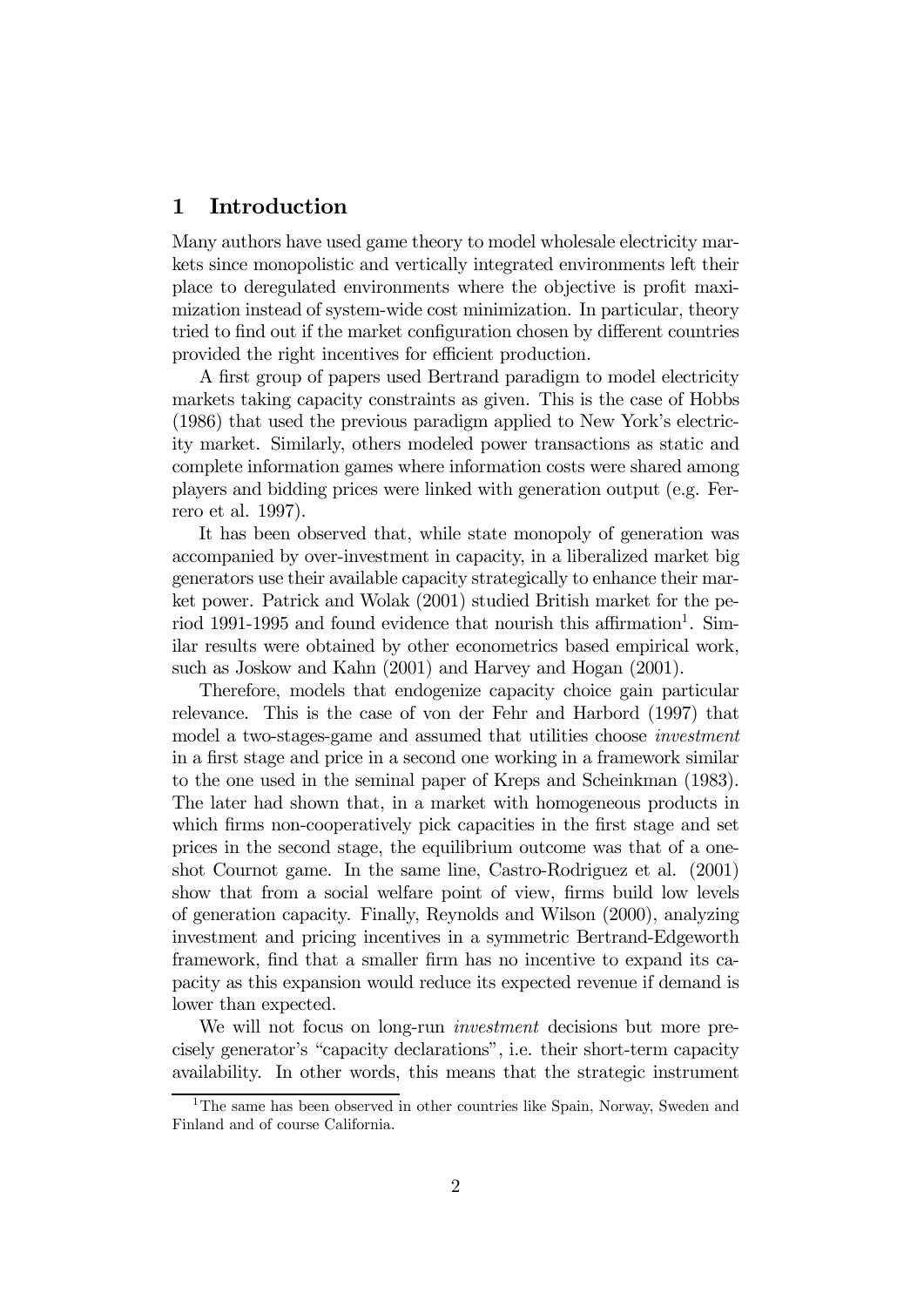we will consider is not underinvestment per se but capacity withholding: when generators reach their declared capacity there is an incentive to bid a higher price. Moreover, given that demand in this market is highly inelastic, the incentive to bid a high price is even stronger.

Le Coq (2002) and Crampes and Creti (2003) are particularly interested in the phenomenon just described. Both papers, like Kreps and Scheinkman (1983), consider a two-stage game where in a first stage agents bid capacities knowing demand, and in the second one they bid prices. However, differently from the previous literature, they model the second stage as a uniform price auction (instead of Bertrand competition) to describe the most commonly observed electricity market design. The latter adds value to the former allowing for mixed strategy Nash equilibria for a specific cost configuration.

We build on their framework to analyze an alternative design that is the one present in the Australian system and in the former British system. In these cases generators must submit a single bid for the 48 thirty-minute day-ahead markets (and therefore facing a stochastic demand): in our model agents bid capacities *without knowing* the level of demand that will be realized. Then, we compare the results of our model in terms of price equilibria and collusive incentives under proportional and efficient rationing. Finally, we compare our results with the ones found with deterministic demand by Crampes and Creti (2003).

Our market configuration leads to the same results found in Crampes and Creti (2003) in that the equilibrium price is never the one that would result from a Bertrand game, that is, by withholding capacity agents succeed in maintaining high prices. But contrary to what happens in their market configuration, in our design we find that incentives to agree on market share are mitigated when demand is stochastic and the System Operator (SO) uses efficient rationing.

In Section 2 we state the assumptions and timing of the game. In Section 3 and 4 we present our model and compare it with previous findings. In Section 5 we conclude and suggest some further extensions.

# 2 Assumptions and timing of the game

We assume there are two generators  $G_a$  and  $G_b$ . It is common knowledge that one of them, lets say  $G_a$ , is bigger a priory  $(K_{a\max} > K_{b\max})$  and more efficient<sup>2</sup> so the marginal costs satisfy:  $c_a < c_b$ .

We also assume there exists a price  $\text{cap}^3$  fixed by the regulator de-

<sup>&</sup>lt;sup>2</sup>This is generally the case in electricity markets where the different technologies used to produce energy have well known costs and returns.

<sup>3</sup>Usually the regulator sets the price cap after estimating the efficient marginal cost of generation.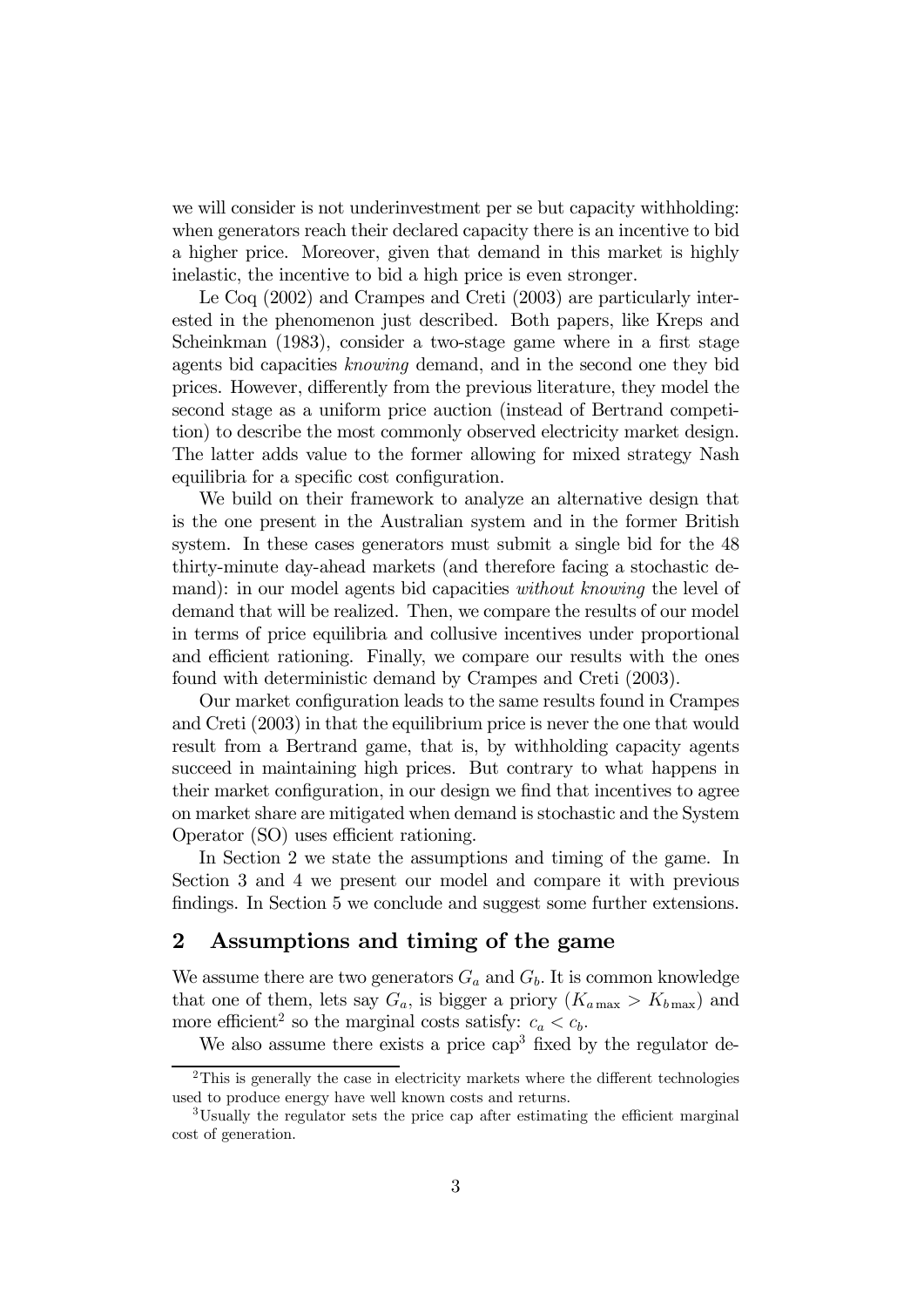noted by  $\hat{p} > c_b$ .

We proceed by backward induction so the last stage exposed is the first one played.

In the second stage of the game, we assume that generators play a capacity constrained game. Therefore, before bidding price, each generator  $i$  knows the capacity chosen by his competitor  $i$  and the level of inelastic demand<sup>4</sup> for the day-ahead market that in the first stage was unknown.

For each market period, the market is cleared by a uniform price auction. This means that when agents bid different prices, the low bidder is dispatched first and then the higher bidder is dispatched the residual demand. The marginal price for electricity will be the one bided by the high bidder and both will be paid this price for the amount of electricity they are called for.

When two generators bid the same price we will assume for a start that, as in most countries, proportional rationing is used, that is, each generator  $G_i$  is dispatched a quantity equal to  $\frac{K_i}{K_i+K_j}$ . In Lemma 17 we will prove that results for the second stage of the game are invariant if efficient rationing is used instead<sup>5</sup>.

The day is divided into market periods<sup>6</sup>, usually hourly or for every 30 minutes and like in the case of the former British market or the Austrialian market, the price must be held fixed for more than one market period. In this case generators don't know demand when they decide their level of production (or capacity as we will call it). We capture this feature by assuming demand is stochastic in the first stage of the game.

Therefore, in the *first stage* to be modeled in section 4 generators choose to produce any amount lower than their maximum capacity  $K_i \leq$  $K_{i_{\text{max}}}$  without knowing the level of demand that can be at its peak level  $D_p$  with probability h or off peak,  $D_n$ , with probability  $(1-h)$ . To model this we will assume that only the output effectively produced will generate costs.

Moreover, we will assume that shortage can only be provoked by firms<sup>7</sup>, that is  $K_{a\,\text{max}} + K_{b\,\text{max}} > D_p$  and that there is a penalty if this occurs: both generators must pay a fixed amount denoted by S.

<sup>4</sup>Assuming inelastic demand is reasonable because, as explained by Joskow and Tirole (2004), in most of the countries consumers are metered only once a month or every few months having no incentives to change demand in response to changes in real time prices.

<sup>5</sup>Of course this is not the case for the first stage of the game where incentives to collude change greatly weather we assume efficient or proportional rationing.

<sup>&</sup>lt;sup>6</sup>This period is usually called load.

<sup>7</sup>We have no interest in analyzing the case in which there is unintentional shortage, that is, we are not interested in long term investment decisions.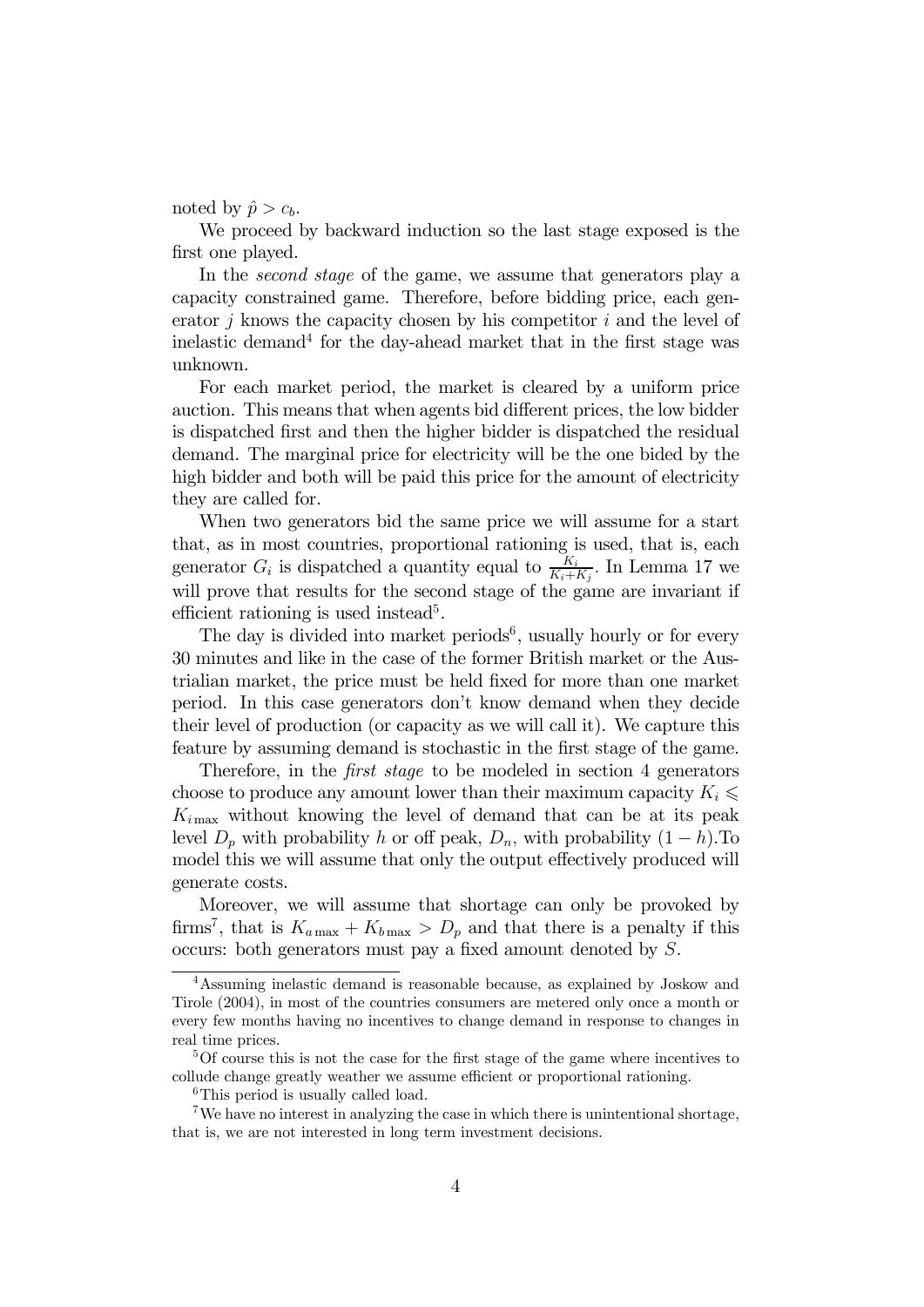# 3 Second stage: price game

The choice of capacity made in the first stage of the game  $K_i$  will lead generators to one of the following ex-post demand cases.

### 3.1 Case a) Low demand

If once revealed demand is such that  $D < K_i$ ;  $i = a, b$ , both generators have enough capacity to satisfy all the market by themselves if the SO dispatches it. If both enterprises had symmetric marginal costs we would be in Bertrand's classical price competition but, as we assumed that the bigger one is more efficient  $(c_a < c_b)$ ,  $G_a$  will win the game.

**Proposition 1** If the pair  $(K_a^{br}, K_b^{br})$  chosen in the first stage determines that none of the generators is capacity constrained, the pair  $(p_a^{br}, p_b^{br})$ that satisfies the following equation is a Nash equilibrium of the price subgame:

$$
p_a^{br} = \max(c_b - \varepsilon, c_a) \quad \text{which gives} \quad \Pi_a = (c_b - c_a)D \quad (1)
$$
  

$$
p_b^{br} = c_b \quad \text{which gives} \quad \Pi_b = 0
$$

where  $\varepsilon$  tends to 0.

### Proof. See Apendix. ■

The fact that  $\varepsilon$  tends to zero means that it is a bid smaller than  $c_b$ but as close to it as possible<sup>8</sup>.

Therefore in this case of ex-ante low demand, in equilibrium,  $G_b$  will realize zero profits and  $G_a$  will serve all the demand.

# 3.2 Case b) Intermediate demand

If once revealed demand is  $K_i < D < K_j$  there exists a continuum of equilibria where the price cap  $\hat{p}$  is offered by the larger firm knowing that the low capacity firm will offer less to avoid being undercut. Both receive the price cap at the end (uniform auctioning).

**Proposition 2** When demand is lower than the larger capacity declared, if  $G_a$ , the most efficient generator, is the one with the capacity advantage, that is  $K_b^{br} < D < K_a^{br}$ , there are two possible families of equilibria for  $(p_a^{br}, p_b^{br})$ :

<sup>8</sup> In real markets generator's price announcements are limited to a finite number of values lower than the price cap called ticks. We ignore this to avoid calculus complications that would not change our results significantly.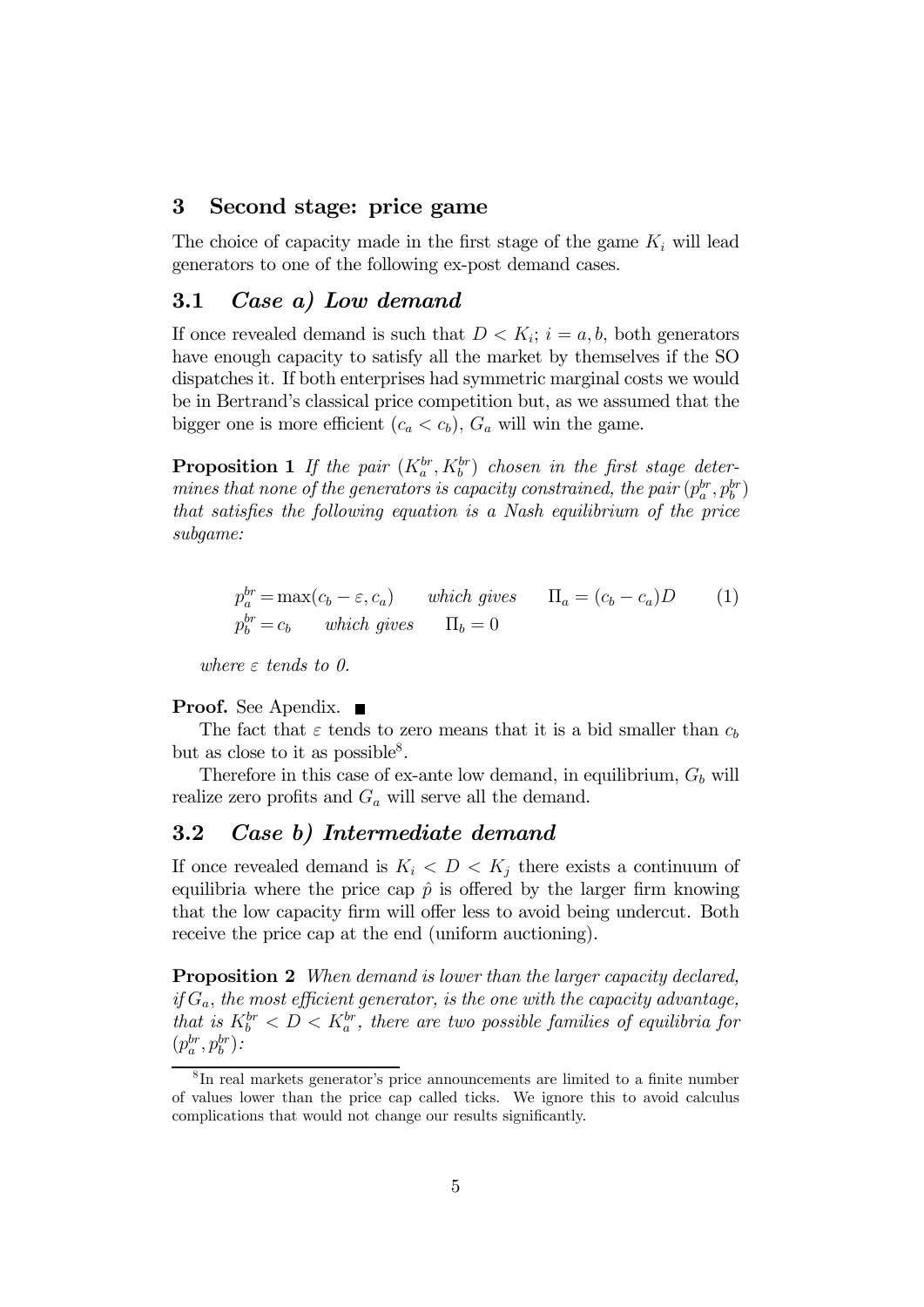$$
p_a^{br} = \hat{p} \quad \text{which gives} \quad \Pi_a = (\hat{p} - c_a)(D - K_b) \tag{2}
$$
\n
$$
p_b^{br} \in [0, \alpha_a] \quad \text{which gives} \quad \Pi_b = (\hat{p} - c_b)K_b
$$
\n
$$
\alpha_a = c_a + (\hat{p} - c_a)\frac{(D - K_b)}{D} \quad \text{where } \alpha_a > c_b
$$

b) Equilibrium defined in Case a if  $\alpha_a < c_b$ .

where  $\alpha_a$  is the threshold that ensures  $G_b$  to sell all his production when  $G_a$  bids at the price cap.

#### **Proof.** See Appendix. ■

 $G_b$  will be dispatched first as he bids a lower price and he will sell all the capacity he made available. Then,  $G_a$  will be dispatched the residual demand. Finally both will receive the uniform price cap for each MWh of electricity.

It could also be the case that, even if  $K_{a\,\text{max}} > K_{b\,\text{max}}$ , in the first stage of the game  $G_a$  chose to make available less capacity than  $G_b$ . In that case where  $K_a^{br} < D < K_b^{br}$ , instead of the two families of equilibria described in the previous proposition we would have only one family of equilibria symmetric to the one described in (2) simply changing subindex a for b and vice versa. In this case,  $G_a$  would be dispatched first and  $G_b$  would be the one serving the residual demand. The only difference would be that the condition on the threshold, that in this case would be  $\alpha_b > c_a$  is not needed any more. This is the case because as we assumed  $c_a < c_b$ ,  $G_b$  is always better off bidding the price cap  $\hat{p}$  than undercutting  $G_a$ 's bid (strategy that gives negative profits).

**Proposition 3** When demand is lower than the larger capacity declared, if  $G_b$ , the less efficient generator, is the one with the capacity advantage, that is  $K_a^{br} < D < K_b^{br}$ , there is only one possible family of equilibria for  $(p_a^{br}, p_b^{br})$ :

$$
p_b^{br} = \hat{p} \t which gives \t\Pi_b = (\hat{p} - c_b)(D - K_a) \t (3)
$$
  
\n
$$
p_a^{br} \in [0, \alpha_b] \t which gives \t\Pi_a = (\hat{p} - c_a)K_a
$$
  
\n
$$
\alpha_b = c_b + (\hat{p} - c_b)\frac{(D - K_a)}{D}
$$

**Proof.** The proof follows from the one of the previous proposition.

a)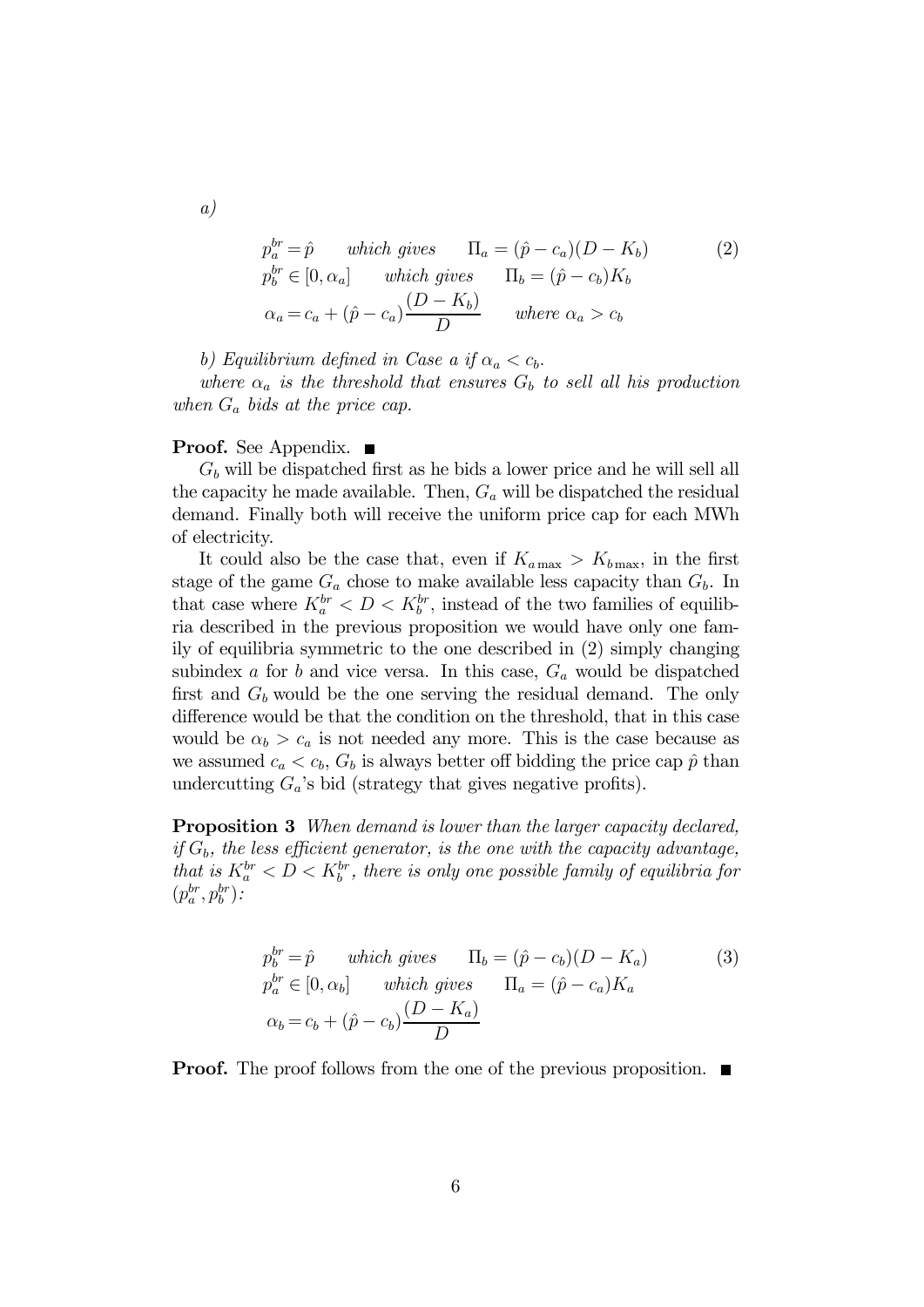### 3.3 Case c) High demand

If once revealed demand is  $K_i < K_j < D < K_i + K_j$  we find two sets of equilibria in pure strategies: one in which  $G_b$  bids the price cap and serves just residual demand and anotherone in which  $G_a$  is the one that bids the price cap while  $G_b$  undercuts this bid and is dispatched first.

This is the case as the production of both agents is needed to satisfy demand and therefore both know that they will be called into operation.

**Proposition 4** If the pair  $(K_a^{br}, K_b^{br})$  chosen in the first stage determines that  $K_i^{br} < K_j^{br} < D$ , we find two set of equilibria in pure strategies for the pair  $(p_a^{br}, p_b^{br})$ : a)

$$
p_a^{br} = \hat{p} \t which gives  $\Pi_a = (\hat{p} - c_a)(D - K_b)$  (4)  
\n
$$
p_b^{br} \in [0, \beta_a] \t which gives  $\Pi_b = (\hat{p} - c_b)K_b$   
\n
$$
\beta_a = c_a + (\hat{p} - c_a) \frac{(D - K_b)}{K_a} \t where  $\beta_a > c_b$
$$
$$
$$

where  $\beta_a$  is the threshold for  $p_b^{br}$  that ensures that  $G_a$  is better off bidding the price cap  $\hat{p}$ .

b)

$$
p_b^{br} = \hat{p} \quad \text{which gives} \quad \Pi_b = (\hat{p} - c_b)(D - K_a) \tag{5}
$$
\n
$$
p_a^{br} \in [0, \beta_b] \quad \text{which gives} \quad \Pi_a = (\hat{p} - c_a)K_a
$$
\n
$$
\text{with} \quad \beta_b = c_b + (\hat{p} - c_b)\frac{(D - K_a)}{K_b}
$$

**Proof.** See Appendix. ■

If  $\beta_a < c_b$ , we would have b) as the unique set of equilibria in pure strategies but this particular case needs not to be satisfied neither in our model nor in reality. Therefore, when  $\beta_a > c_b$ , none of this two set of equilibria can be discarded by a Pareto dominance criterion as both generators would prefer to be the lower bidder in order to sell all the capacity they made available. This means that  $G_a$  is better off in equilibria b) while  $G_b$  is better off in equilibria a). Then, the two set of pure-strategy equilibria described illustrate that when a firm chooses a price to bid, on one side, he has an incentive to bid the highest price possible as he knows that he will be called into operation anyway. On the other side, bidding low enough to avoid undercutting ensures to be called into operation first in the merit order and be able to sell all the capacity made available. The previous contraposition makes some authors, like Larson and Salant (2003), say that in the case of uniform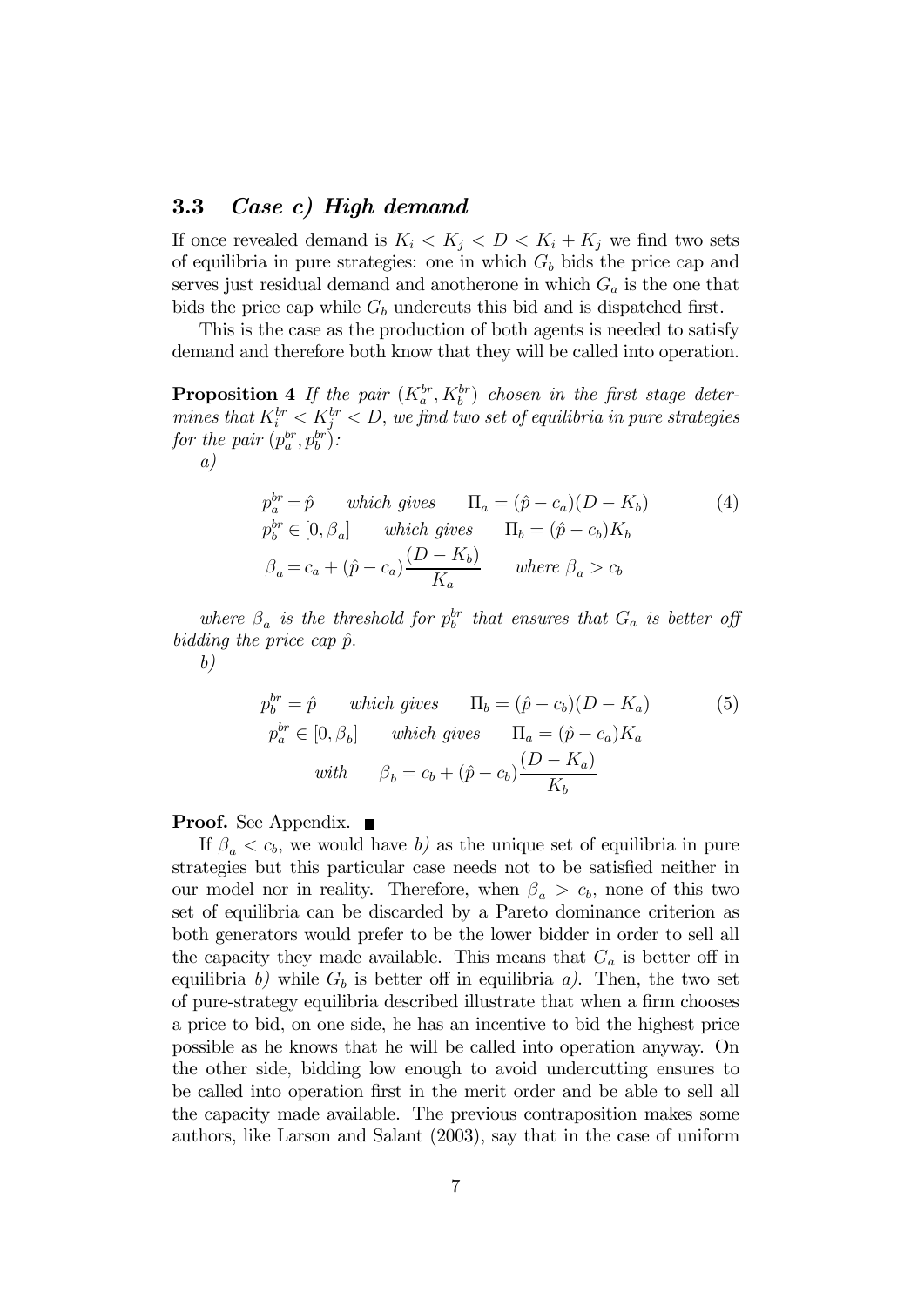auctions where prices can vary continuously and all the players know they must be called into operation, is more likely that generators play in mixed strategies. Similarly, Binmore et al. (2004) say "...the equilibria may well be in mixed strategies whenever bidders do not have sufficient lots to satisfy all of the demand, but there is excess supply in aggregate."

Given the previous argument, we will also characterize the equilibrium in mixed strategies. In this equilibrium, for a given strategy of the competitor, each generator is indifferent between all the prices over which he randomizes.

**Proposition 5** If the pair  $(K_a^{br}, K_b^{br})$  chosen in the first stage determines that  $K_i^{br} < K_j^{br} < D$  and  $\beta_a > c_b^{10}$ , we find the following mixed strategies equilibrium for  $p_j^{br}$ :

$$
p_j^{br} \sim F_i(p_i) \qquad on \qquad [c_j, \hat{p}] \tag{6}
$$

where  $F_i(p_i)$  describes the cumulative distribution of probabilities for  $G_i$  bids in the support  $[c_i, \hat{p}]$ .

**Proof.** See Appendix. ■

### 3.4 Case d) Not served demand

If demand is  $D > K_a + K_b$ , there is a shortage penalty  $S \geq 0$  such that the profits for both generators lower than in the previous case:  $\Pi_i = (\hat{p} - c_i)K_i - S$ . This implies that generators will try to avoid paying this shortage penalty, that is, they will prefer to be in Case b or Case c than in this case.

# 3.5 Key results from the second stage

Some remarks are worthwile before moving to the first stage of the game. In *Case b* of ex-post intermediate demand, even if demand could be completely served by one of the generators, say  $G_a$ , but exceeds the capacity declared by the other one, say  $G_b$ , the marginal price is equal to the price cap  $\hat{p}$  and both firms benefit from high markups. The efficient outcome would be having  $G_a$  serving the whole market at a price equal to  $c_a^{11}$ .

<sup>&</sup>lt;sup>9</sup>This implies that infinitesimal undercutting is possible.

<sup>&</sup>lt;sup>10</sup>Remember that if this is not the case the set in b) is the unique pure nash equilibria.

<sup>&</sup>lt;sup>11</sup>We will show in Section 4 that this will never be the case as *Case a* will be avoided by strategically withholding capacities.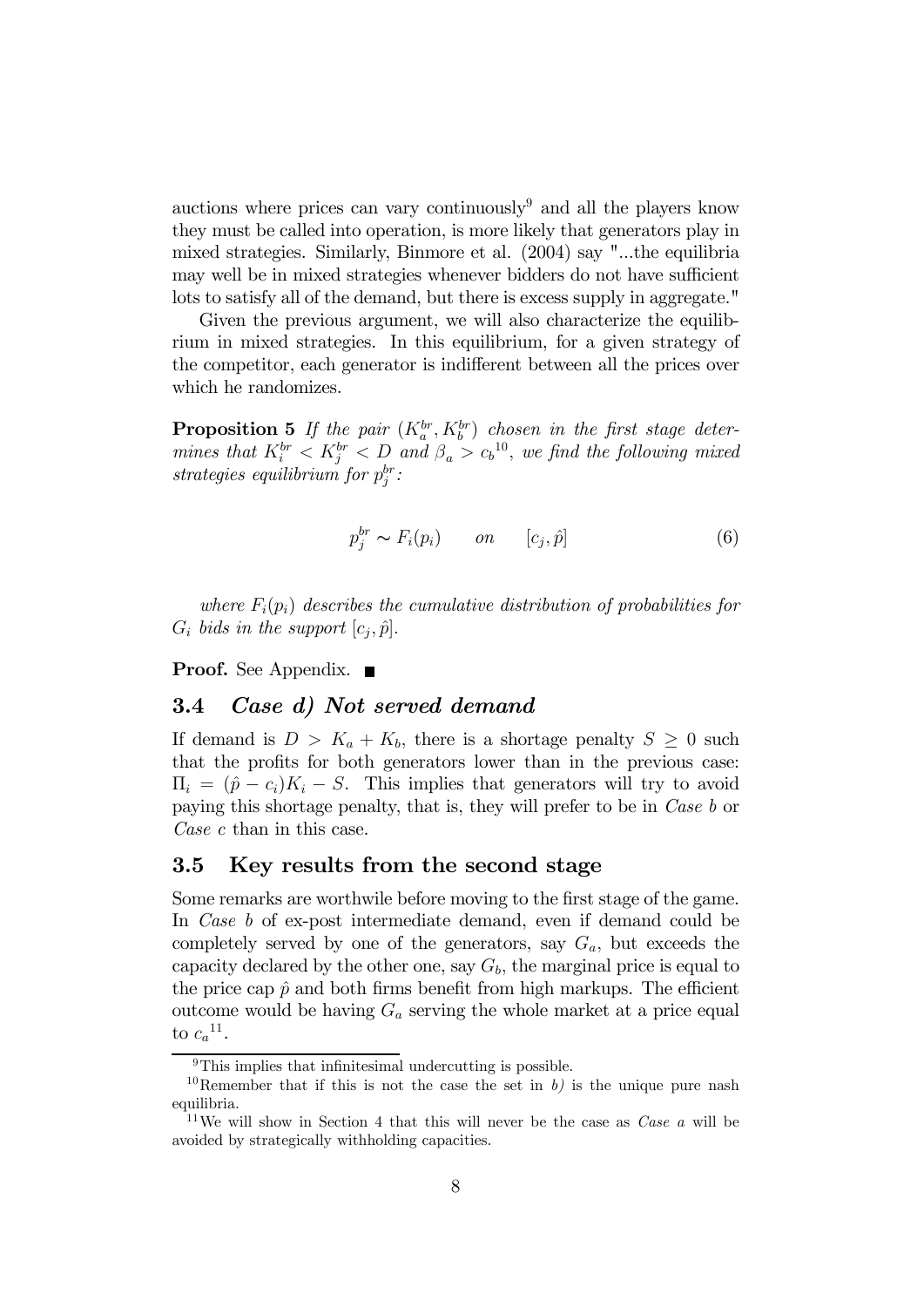In *Case c* of high demand, as none of the generators can satisfy the demand alone, the equilibrium price will never be lower than the highest marginal cost  $c_b$ , or in other words, as both must be dispatched to serve the demand, the least efficient firm is protected in any case against losses due to low bids. Moreover, the most efficient one knows he will never get a price lower than  $c<sub>b</sub>$ , which ensures him a positive profit.

### 4 First stage: capacity game

In the previous Section we showed that different price equilibria can be reached depending on the capacities chosen in this first stage  $K_a$  and  $K_b$  in comparison with the level of demand realized. Therefore, in this Section we will model how the choice of  $K_a$  and  $K_b$  is made. As a preliminary result, we will present in the following subsection the case where this choice is made knowing the level of demand to be realized.

Then, from subsection 4.2 to 4.4 and in contrast with the existent literature, we will consider the case in which these capacity declarations are made before the true demand is known i.e. demand in this stage is considered stochastic and its distribution is assumed to be common knowledge<sup>12</sup>.

To make our modeling easier we define a parameter  $\delta = \frac{\hat{p} - c_b}{\hat{p} - c_a} < 1$ that measures the disadvantage of  $G_b$  in terms of costs. As we assumed  $c_a < c_b$ , this implies that  $\hat{p} - c_a > \hat{p} - c_b$  which means that the new parameter is  $\delta < 1$ . Then, the condition on (2) that  $\alpha_a > c_b$  is equivalent to  $K_b < D\delta$  which ensures that  $(\hat{p}-c_a)(D-K_b) > (c_b-c_a)D$ , or in other words, that ensures that bidding the price cap is better than a fight in  $\text{prices}^{13}$ .

Similarly, the condition on (4) that  $\beta_a > c_b$  is equivalent to  $K_a \leq \frac{1}{1-\delta}(D - K_b)$ , which in other words ensures that  $(\hat{p} - c_a)(D - K_b) \geq$  $(c_b - c_a)K_a$  is satisfied<sup>14</sup>.

$$
D = \begin{cases} D_p \text{ with probability } h \\ D_n \text{ with probability } 1 - h \end{cases}
$$

<sup>13</sup>If  $K_b < D\delta$ , which is equivalent to  $K_b < D\frac{\hat{p}-c_b}{\hat{p}-c_a}$ . Multiplying by  $(\hat{p}-c_a)$  and substracting  $\hat{p}K_b$  to both sides we get  $(\hat{p}-c_a)(D-K_b) > (c_b-c_a)D$  which we already showed is equivalent to  $\alpha_a > c_b$ .

<sup>14</sup>K<sub>a</sub>  $\leq \frac{1}{1-\delta}(D-K_b)$ , given the definition of  $\delta$ , means that  $K_a \leq \frac{\hat{p}-c_a}{c_b-c_a}(D-\delta_a)$  $K_b$ ) equivalent to  $(\hat{p} - c_a)(D - K_b) \ge (c_b - c_a)K_a$ , dividing both sides by  $\tilde{K}_a$  and substracting  $c_a$  to both sides, the previous expresion is equivalent to  $\beta_a > c_b$ .

<sup>&</sup>lt;sup>12</sup>Remember that  $D$  is distributed as follows: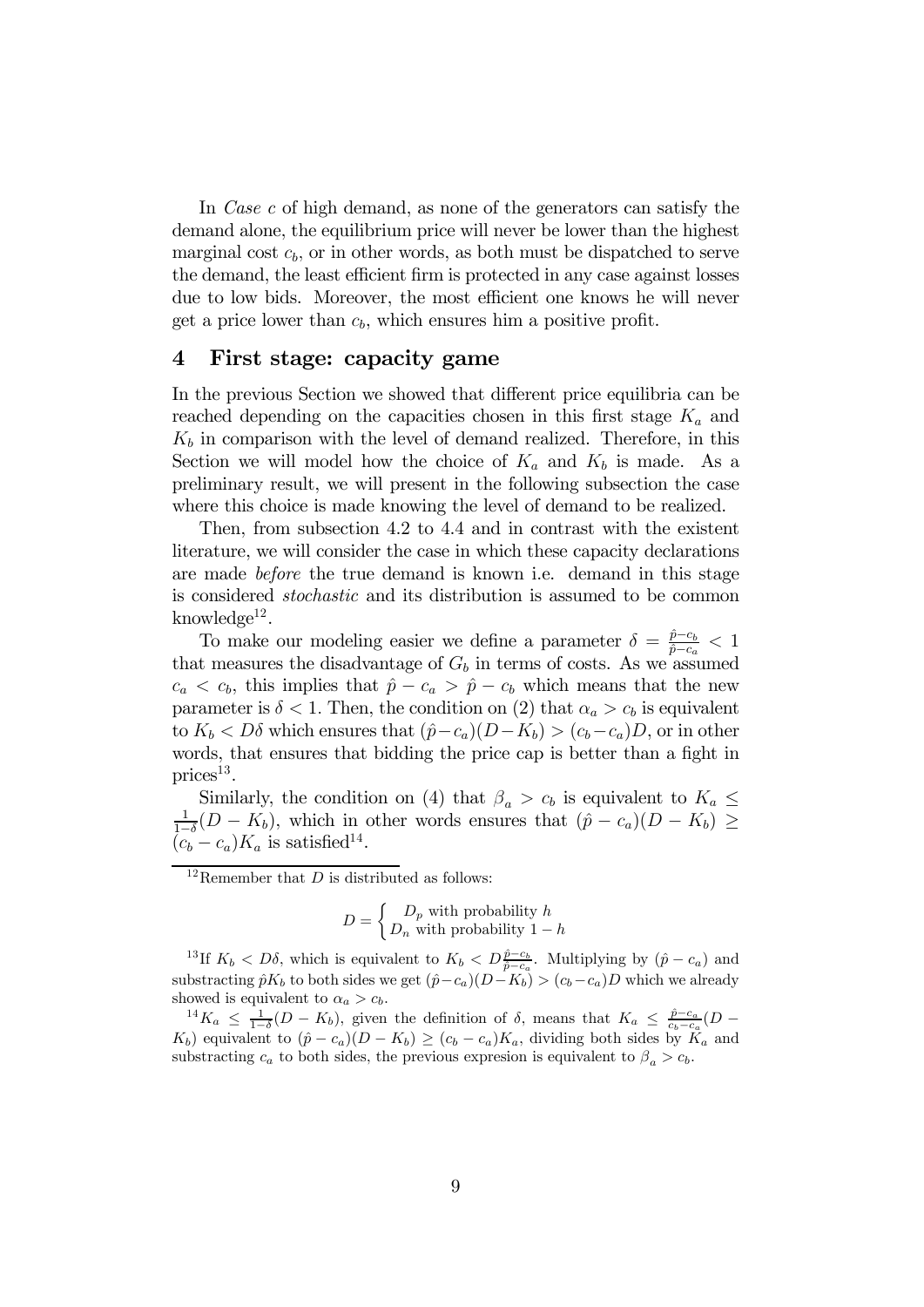### 4.1 Ex-ante low deterministic demand

In this section we analyze the case where generators know the level of demand before deciding their level of production, i.e. demand is deterministic. Moreover none of them is a priory capacity constrained, i.e.  $D < K_{b\,\text{max}} < K_{a\,\text{max}}$ .

In this case the best response functions in the capacity game can be obtained as in the following Lemma 6 and 7:

**Lemma 6** The best response function of  $G_a$  in the case of deterministic low demand is:

$$
K_a(K_b) = \begin{cases} K_a > D - K_b & \text{if } K_b \le D\delta \\ K_a = D - \varepsilon & \text{if } K_b > D\delta \end{cases}
$$
 (7)

where  $\varepsilon > 0$  tends to zero.

**Proof.** See Appendix. ■

**Lemma 7** The best response function of  $G_b$  in the case of deterministic low demand is:

$$
K_b(K_a) = \begin{cases} K_b > D - K_a & \text{if } K_a < D \\ K_b = D\delta - \varepsilon & \text{if } K_a \ge D \end{cases} \tag{8}
$$

**Proof.** The best response for  $G_b$  is derived computing  $\Pi_b$  in each of the cases in Lemma 6.

Given Lemmas 6 and 7, the equilibria is stated in Proposition 8.

Proposition 8 There are three families of equilibria in the case of deterministic low demand:

$$
i) (K_a, K_b) = \{K_a, K_b \text{ s.t. } K_a < D, K_b \leq D\delta, K_a + K_b \geq D\} \qquad (9)
$$
\n
$$
ii) K_a \geq D, K_b = D\delta - \varepsilon
$$
\n
$$
iii) K_a = D - \varepsilon, K_b \geq D\delta
$$

**Proof.** See Appendix. ■

### 4.2 Case 1) Ex-ante low stochastic demand

As we already said, in many countries generators have to decide the capacity they will make available before knowing the actual level of demand. In this subsection we derive the equilibrium assuming that just the stochastic distribution of demand is known. Moreover, we consider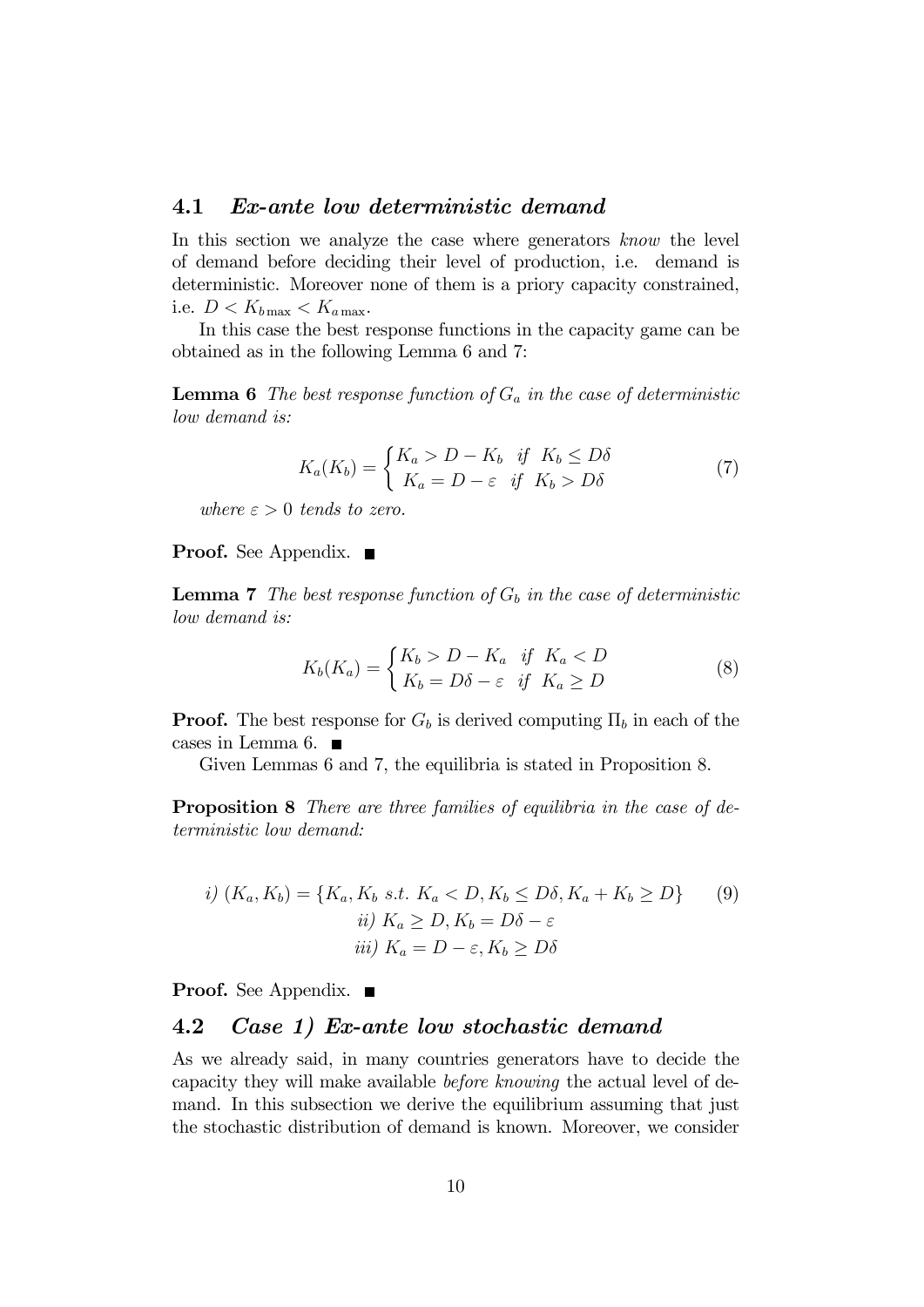the general case where none of the generators is capacity constrained, i.e.  $D_n < D_p < K_{b\text{max}} < K_{a\text{max}}$ .

The best response functions under stochastic demand are obtained in Lemmas 9 and 10 for each agent respectivelly.

**Lemma 9** The best response function of  $G_a$  in the case of ex-ante low stochastic demand is:

$$
K_a^{br}(K_b) = \begin{cases} K_a > D_p - K_b & \text{if } K_b \le D_n \delta \\ K_a = D - \varepsilon & \text{if } K_b > D_n \delta \end{cases}
$$
 (10)

**Proof.** See Appendix. ■

**Lemma 10** The best response function of  $G_b$  in the case of ex-ante low stochastic demand is:

$$
K_b^{br}(K_a) = \begin{cases} K_b > D_p - K_a & \text{if } K_a < D_n \\ K_b = D_n \delta - \varepsilon & \text{if } K_a \ge D_n \end{cases}
$$
 (11)

**Proof.** The best response for  $G_b$  is derived computing  $\Pi_b$  for each zone as in Lemma 9.  $\blacksquare$ 

Proposition 11 There are three families of equilibria in the case of exante low stochastic demand:

$$
i) \ (K_a^{br}, K_b^{br}) = \{K_a, K_b \ s.t. \ K_a < D_n, K_b \le D_n \delta, K_a + K_b \ge D_p\}
$$
\n
$$
ii) \ K_a^{br} \ge D_n, K_b^{br} = D_n \delta - \varepsilon
$$
\n
$$
iii) \ K_a^{br} = D_n - \varepsilon, K_b^{br} \ge D_n \delta
$$
\n
$$
(12)
$$

**Proof.** See Appendix. ■

Each of these families of equilibria in the capacity game will lead us to a different outcome in the next step of the game described in Section 3. Comparing the payoffs for each realization of demand we can derive the following propositions:

**Proposition 12** If once revealed demand is  $D_p$ , type ii equilibria is preferred by  $G_b$  to type i and iii in that order and type iii is preferred by  $G_a$ to type i and ii in that order.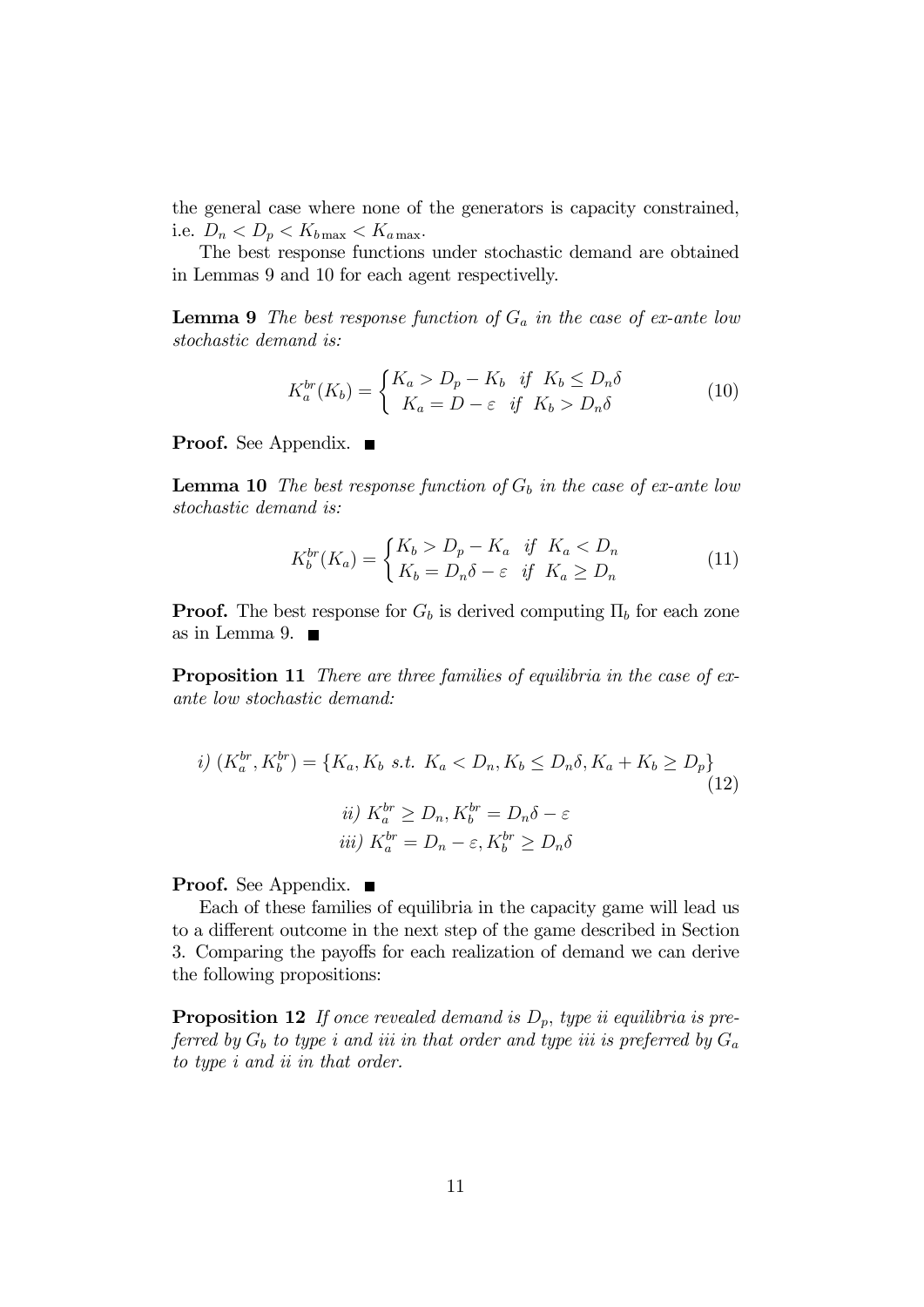**Proof.** See Apendix. ■

As profits of  $G_i$  are decreasing with  $K_i$ , in type i the case where the restriction on the sum of capacities is satisfied with equality  $K_a + K_b =$  $D_p$  Pareto dominates the case where  $K_a+K_b > D_p$ . This point is feasible when  $D_p$  is realized as, on one side,  $K_a < D_n$  and therefore the following inequality is satisfied  $K_a + K_b < (1 + \delta)D_n$ , and on the other side, given the condition on the distance between  $D_n$  and  $D_p$  mentioned in the proof of (12), the following inequality is true:  $D_p < (1 + \delta)D_n$ .

**Proposition 13** If once revealed demand is  $D_n$ , although total payoffs differ from the ones verifyed when  $D_p$  is realized, still type ii  $\succ_b$ type i  $\succ_b$ type iii and type iii  $\succ_{a}$  type ii.

### **Proof.** See Apendix. ■

In this case, when demand is  $D_n$ , in type i equilibria the point where  $K_a + K_b = D$  is satisfied cannot be reached as they did not know that demand was going to be low and, to avoid the penalty, they played  $K_a + K_b \geq D_p$ . Therefore, when demand is low, both get lower profits than in the case of high demand.

Propositions 12 and 13 mean that each generator prefer to be the first one dispatched selling all the capacity they made available and being paid the price cap bidded by the other player. Therefore, none of the three families of equilibria in (12) can be discarded by a Pareto dominance criterion.

A final remark is worthwile to better understand the following section: in type ii equilibria  $G_a$  is better off when  $D_p$  is realized. Similarly,  $G_b$  is better off when  $D_p$  is realized in type *iii* equilibria as he would realize positive profits. Finally, in type  $i$ , as we already said, both are better off when  $D_p$  is realized and their production satisfies  $K_a + K_b = D_p$ .

# 4.3 Comparison between stochastic and deterministic demand

We will focus our comparison in two issues of interest: on one side, on the possibility of strategic capacity withholding, and, on the other side, on the incentives for players to agree on market share under either deterministic or stochastic demand. It is important to state clearly that our objective is just to discuss, in the light of our previous results, the incentives for agreeing on market share and not to model how the collusion could be attained or how the agreement could be reinforced. Modelling collusion is beyond the objective of this work and left to further extensions.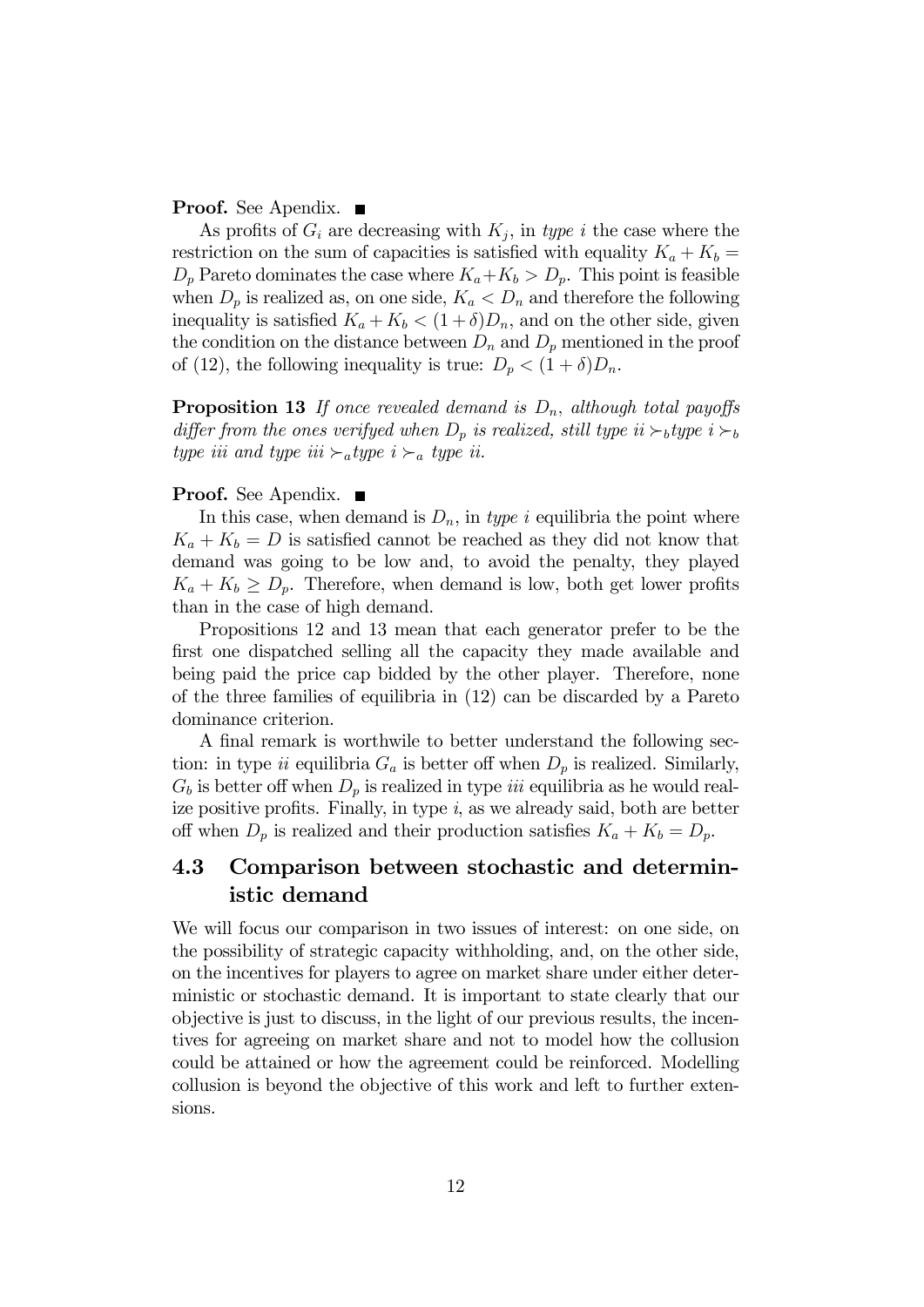From the result in (9) that describes the equilibrium for the case where generators bid capacities knowing they are in an ex-ante low deterministic demand case, it can be seen that there are strong incentives to strategically withhold capacities to avoid being in Case a. Unfortunately, the following proposition states that the same can be concluded in the case of stochastic demand.

**Proposition 14** Introducing uncertainty with respect to the level of demand is not enough to induce players not to **strategically withhold** capacity.

### **Proof.** See Apendix. ■

Given that, as we already said, profits of  $G_i$  are decreasing with  $K_i$ , the case where the restriction on the sum of capacities is satisfied with equality  $K_a + K_b = D$  pareto dominates the case where  $K_a + K_b > D$ in type  $i$  equilibria. This could represent an incentive for generators to agree on market share as stated in the following Proposition:

**Proposition 15** When demand is **known**, if  $G_a$  and  $G_b$  want to avoid the worst possible outcome (type ii and type iii equilibria respectively), they can agree on sharing the demand in type i equilibria satisfying the Pareto dominant condition  $K_a + K_b = D$ .

### **Proof.** See Apendix. ■

Assuming risk averse individuals that prefer an intermediate outcome with certainty would be enough to conclude that an agreement will take  $place<sup>15</sup>$ .

The previous reasoning is not immediately applicable to our case of study: with stochastic demand, generators do not know a priory if demand will be  $D_p$  or  $D_n$  and this makes it impossible to agree on bidding capacities such that  $K_a + K_b = D$  for every play. Moreover, the probability for  $G_b$  to end up with  $\Pi_b = 0$  is reduced as, even in type *iii* equilibria, he has a probability h of getting  $\Pi_b > 0$  if  $D_p$  is realized. Similarly, the probability for  $G_a$  to end up with  $\Pi_a = (\hat{p} - c_a)(1 \delta$ ) $D_n$  is reduced making his incentives to agree on market share weaker. However, incentives have not yet completely disappeared as stated in the following proposition:

Proposition 16 Introducing uncertainty with respect to the level of demand is not enough to make incentives to **agree on market share** completely disappear.

<sup>&</sup>lt;sup>15</sup>We could even suggest that, it is likely that  $G_a$  gets the higher portion of the market by threatening  $G_b$  to bid all his capacity at  $c_b$  leaving him outside the market. It would be rational for  $G_b$  to believe this threat as  $\Pi_a = (\hat{p} - c_a)(1 - \delta)D_n =$  $(c_b - c_a)D_n$  in type *ii* equilibria.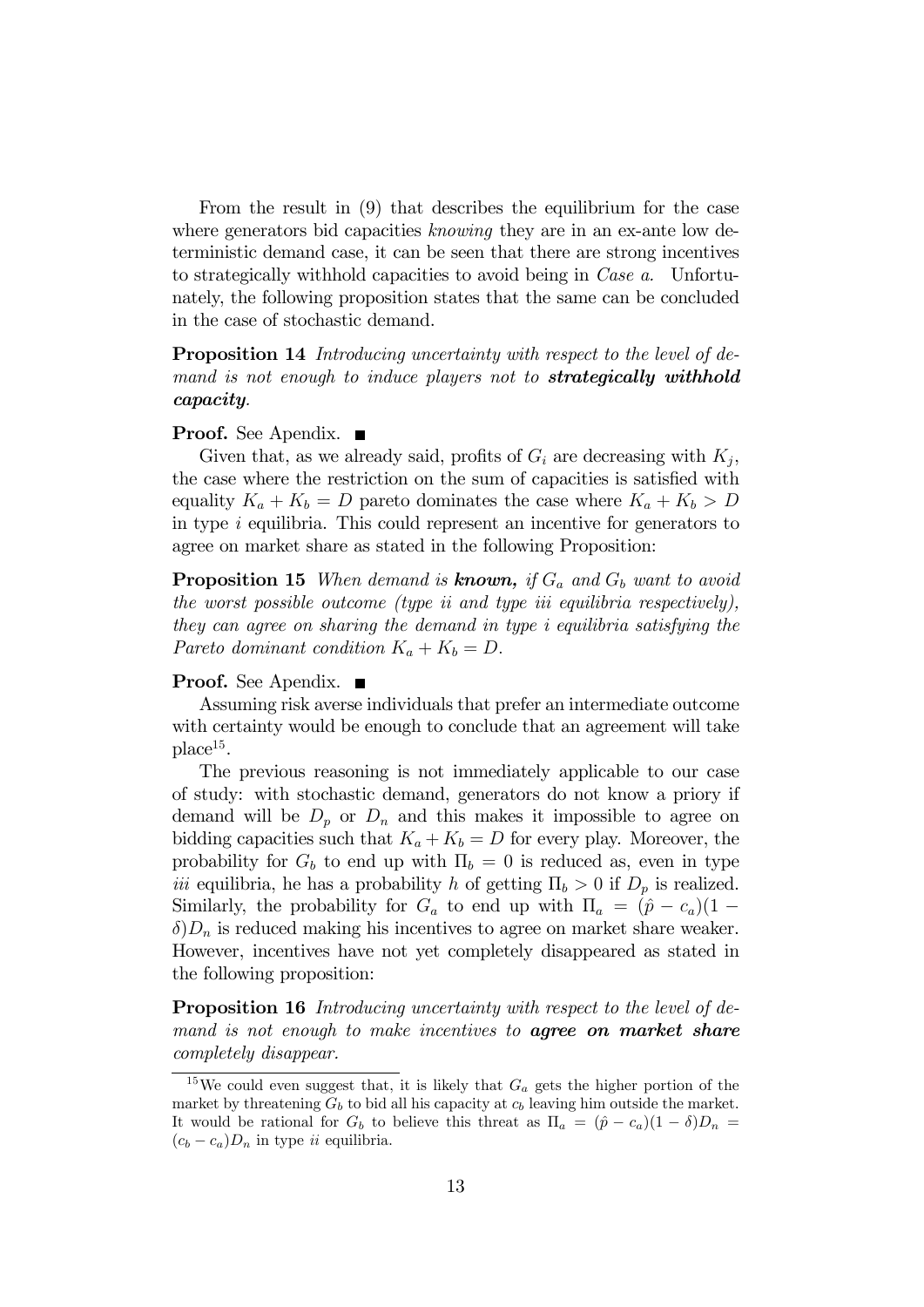### **Proof.** See Appendix. ■

Some could already argue that an agrement under stochastic demand is more difficult to accomplish than in the case of deterministic demand where agents just needed to agree on fixed quantities.

As the agreement with stochastic demand must be based on proportions of ex-post demand we will now investigate the consequences of imposing efficient rationing instead<sup>16</sup> of proportional rationing. In particular, we investigate wheather the previous proposition remains true. To do so we prove in the following lemma, as we already suggested in Section 2, that equilibria in the second stage do not depend on the fact that we used proportional rationing.

### **Lemma 17** The price game equilibria described from  $(1)$  to  $(6)$  and the derived payoffs (profits) are unchanged under efficient rationing.

### **Proof.** See Appendix. ■

Given the above lemma, the efficient rationing rule does not change the equilibria reached in the second stage but, as we will see, has a significant effect on the possibility of collusion when demand is stochastic.

### Proposition 18 In the case of stochastic demand, incentives to agree on market share are mitigated by the efficient rationing rule.

### **Proof.** See Apendix. ■

A final comment is worthwhile: the families of equilibria found are independent of the distribution of probability of demand. Then, it is straightforward to extend our reasoning for a continuous distribution, lets say a uniform distribution between  $D_p$  and  $D_n$ . In this case we would be in a continuum of cases between the ones exposed here.

Here we have analyzed the most general case in which none of the generators is capacity constrained. Now we describe the other possible equilibria when one or both generators are ex-ante capacity constrained. The propositions stated in this section are still valid for the following cases as they are particular cases of this general unconstrained case.

### 4.4 Case 2) Smaller generator is capacity constrained

In this section we assume that the smaller generator is capacity constrained that  $G_a$  is not, i.e.  $D_p < K_{a\text{max}}$ . From Figure 4 in the Appendix, the equilibria described in (12) still holds if the smaller generator is capacity constrained in peak demand, even in the case in which

 $16$ Efficient rationing in an auction means that, when two players bid the same price, the one with lower marginal cost  $c_a$  is dispatched first.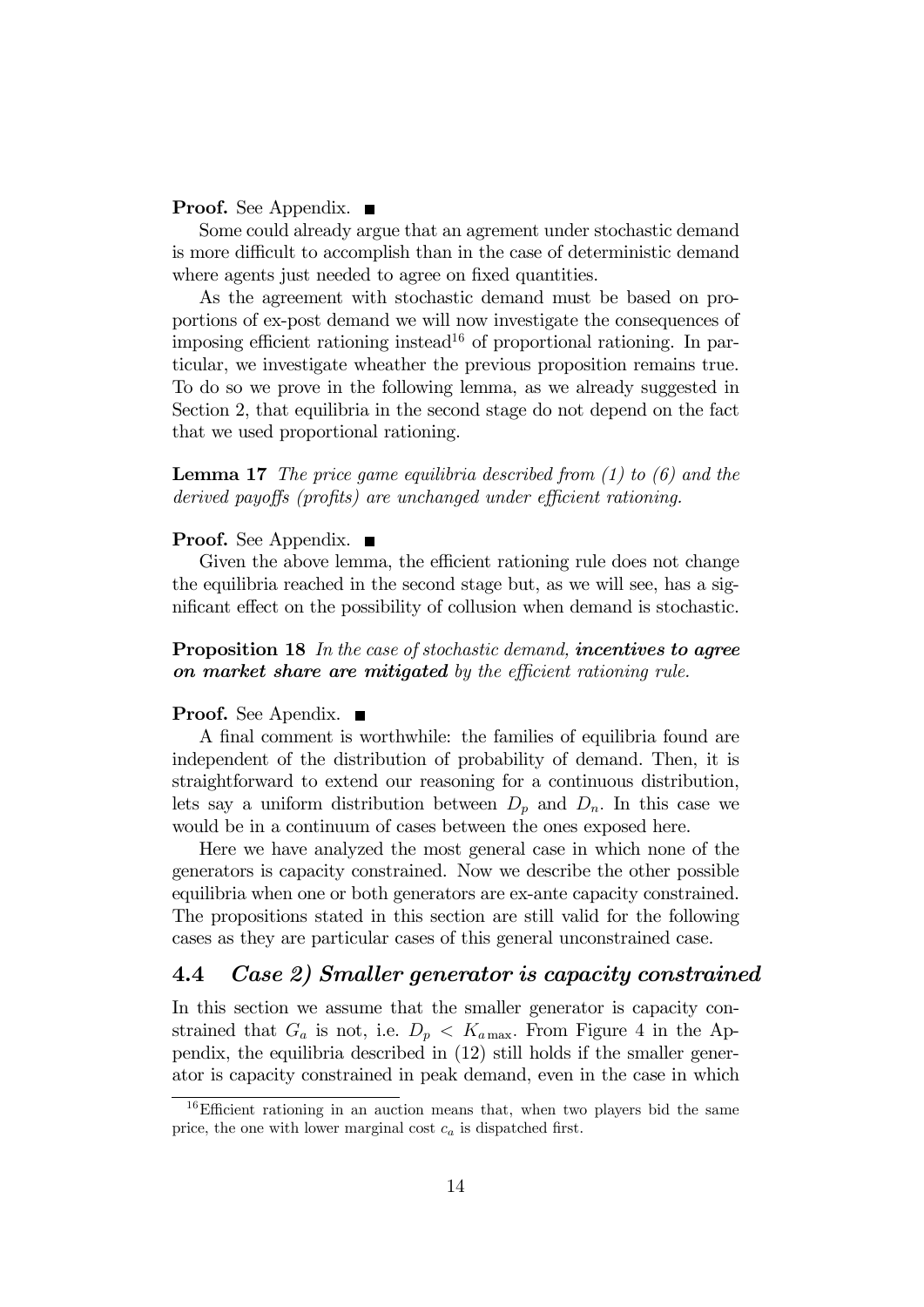$K_{b\,\text{max}} < D_p \delta$ . It also holds if he is constrained in off peak demand when it is the case that  $D_n \delta < K_{b \text{ max}} < D_n$ . Therefore, the conclusions extracted in the previous section can be applied immediately to this case.

On the other hand, if the capacity constraint of the smaller generator is such that  $K_{b\,\text{max}} < D_n \delta$ , the equilibria in (12) are not longer possible and the following proposition is true:

**Proposition 19** If the capacity constrain of the smaller generator is such that  $K_{b\,\text{max}} < D_n\delta$ , the only possible equilibria is:

$$
(K_a^{br}, K_b^{br}) = \{K_a, K_b \text{ s.t. } K_a \le D_n, K_b \le K_{b \max}, K_a + K_b \ge D_p\} \tag{13}
$$

Proof. This is a particular case of the unconstrained case proved in Lemma 9 and Proposition 11.  $\blacksquare$ 

If revealed demand is  $D_n$ , this implies that in the next stage, we will be in *Case c*, where  $E(\Pi_i) = (\hat{p} - c_i)(D_n - K_i)$ .

On the other hand, if demand is  $D_p$  we will be in Case c but with a higher demand to satisfy that will determine higher expected profits:  $E(\Pi_i) = (\hat{p} - c_i)(D_p - K_i)$ . Pareto optimality will be achieved in this case if  $K_a + K_b = D_p$  where  $K_a$  must increase as the constrain on  $K_b$  is more severe. This becomes an advantage for  $G_a$  because even without negotiation he will serve a greater part of the market at the price cap  $\hat{p}$ .

In other words, in a market where proportional rationing is used, negotiation on market share is still possible in this *Case 2* but the "negotiation set" is reduced to the advantage of  $G_a$ . Moreover, capacity withholding is also possible but the outcomes among which the players can choose are reduced by a real constraint:  $K_{b \text{ max}} < D_n \delta$ .

On the other hand, with efficient rationing the result stated in Proposition 18 is still true for this case.

# 4.5 Case 3) Both generators are capacity constrained

This case implies that  $K_{a\,\text{max}} < D_n < D_p < K_{a\,\text{max}} + K_{b\,\text{max}}$ . As in the previous case, the equilibria described in  $(12)$  still holds if  $K_a$  (and consequently<sup>17</sup>  $K_b$ ) are lower than  $D_p$  but still higher than  $D_n$ . If it is not the case, the following proposition applies:

**Proposition 20** If  $K_{b\text{max}} < K_{a\text{max}} < D_n$  the equilibria becomes:

$$
(K_a^{br}, K_b^{br}) = \{K_a, K_b \text{ s.t. } K_a \le K_{a\max}, K_b \le \min(D_n \delta, K_{b\max}), K_a + K_b \ge D_p\}
$$
\n(14)

<sup>&</sup>lt;sup>17</sup>Remember that by assumption is always true that  $K_{a \max} > K_{b \max}$ .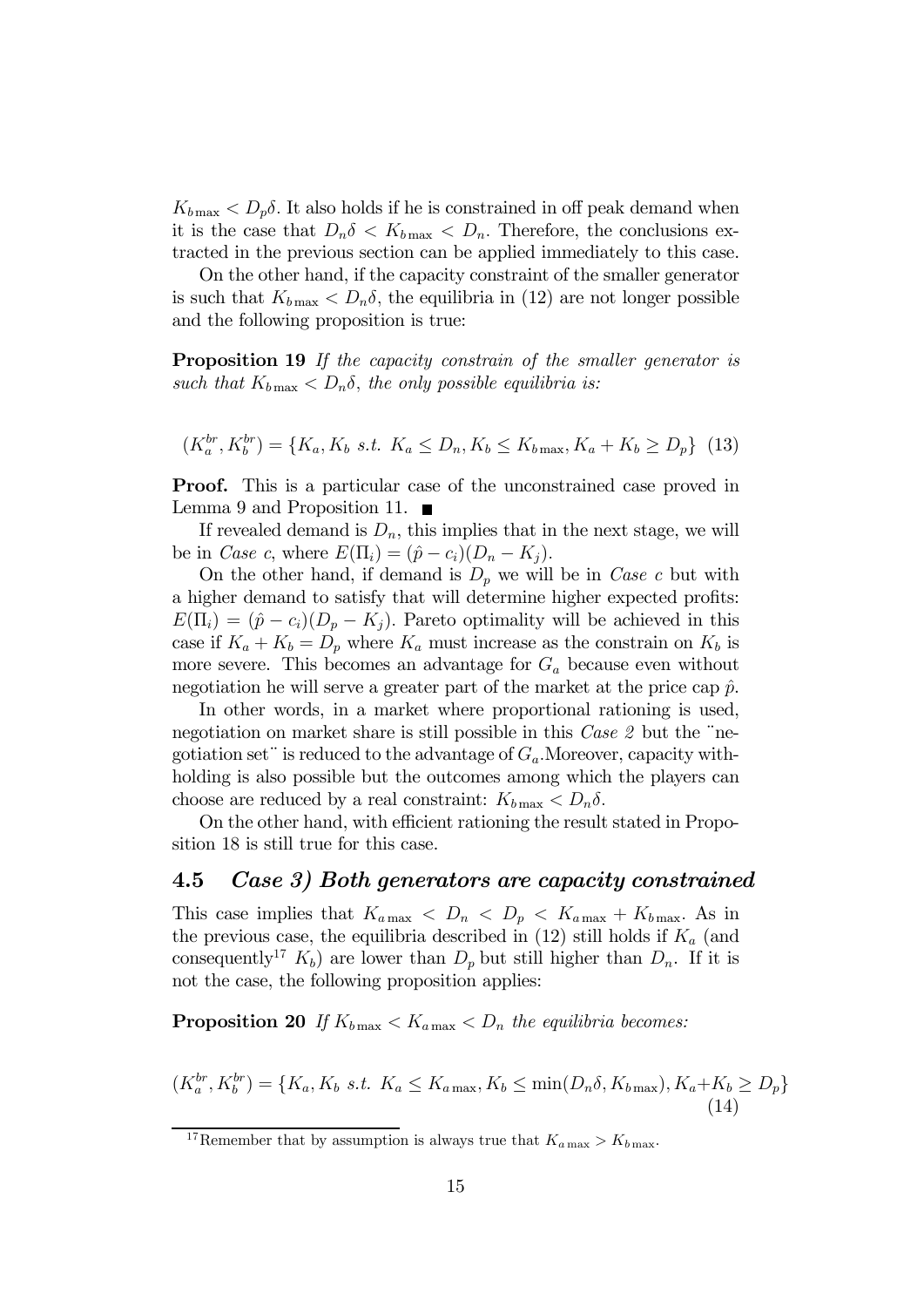**Proof.** This is a particular case of the unconstrained case proved in Lemma 9 and Proposition 11.  $\blacksquare$ 

In this last case, if demand is  $D_n$ , we then will be in *Case c*, where  $E(\Pi_i) = (\hat{p} - c_i)(D_n - K_i).$ 

On the other hand, if demand is  $D_p$  we will be in Case c but with a higher demand to satisfy where Pareto optimality can be achieved if  $K_a + K_b = D_p.$ 

In this case capacity withholding could happen but the constraints on capacity are already severe. An agreement to ensure  $K_a + K_b = D_p$ could still be possible under proportional rationing but the incentives are few given that the negotiation set is already reduced. Moreover, with efficient rationing the result stated in Proposition 18 is also true for this case.

# 5 Conclusion

This work provides some insights into market design in electricity markets. We have modeled how price and quantity are determined in the day-ahead wholesale market for electricity as a two stages game where demand is stochastic in the first stage. Then, we have compared our results with the case of deterministic demand already modeled by Le Coq (2002) and Crampes and Creti (2003). Moreover, this comparison has been done taking into account alternatively two commonly used rationing rules: efficient and proportional rationing. Finally, we have discussed the incentives for agreeing on market share that emerge from our model results.

We have shown that incentives to agree on market share are strong in the case of deterministic demand but they are mitigated when demand is stochastic and the System Operator uses efficient rationing. This result holds for any distribution of probabilities of demand. In any case, even in this last case where an agreement is not possible, the equilibrium price is never the one that would result from a Bertrand game. Instead, by withholding capacity, agents succeed in maintaining the price higher than the efficient one and usually equal to the price cap.

As we explained in these few lines, our analysis introduces in a theoretical framework some features of real electricity markets unattended until today and in this sense constitutes a first step for further extensions. An immediate extension would be to actually model collusion under stochastic demand in order to investigate to which extent the agreement discussed here could be attained and the possible ways to reinforce it.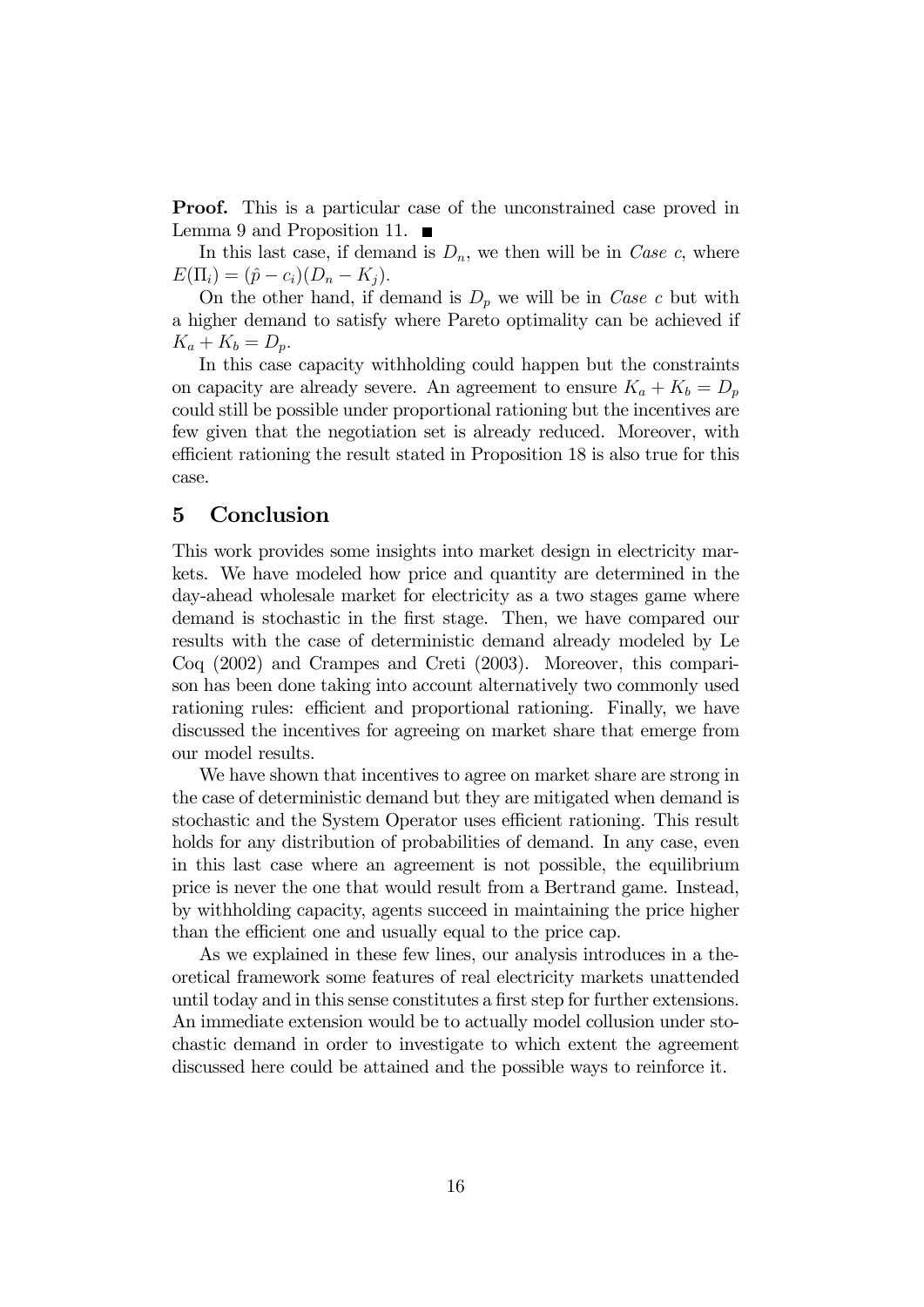### 6 References

- 1. Binmore K., N.H. von der Fehr, D. Harbord and I. Jewitt (2004), "Comments on the Proposed Electricity Contract Auctions in Brazil", Market Analysis Ltd, 18 Western Road, Oxford, OX1 4LG.
- 2. Castro-Rodriguez F., Marín P. and G. Siotis (2001), "Capacity Choices in Liberalized Electricity Markets", CEPR Discussion Papers No. 2998.
- 3. Crampes C. and A. Creti (2003), "Capacity Competition and Electricity Shortage in Electricity Markets", mimeo, IDEI.
- 4. Crampes C. and N. Fabra (2004), "The Spanish Electricity Industry: Plus ca change...", mimeo, IDEI.
- 5. Creti A. and N. Fabra (2004), "Capacity Markets for Electricity", CSEM/UCEI Working Paper Series, No. 124.
- 6. David A.K. and F. Wen (2000), "Strategic bidding in competitive electricity markets: A literature survey", Proceedings of the IEEE PES Summer Meeting, July.
- 7. Dechenaux E. and D. Kovenock (2005), "Endogenous Rationing, Price Dispertion and Collusion in Capacity Constrained Supergames", Purdue University Krannert Working Paper 1164.
- 8. De Bijl P. (2000), "Competition and Regulation in Telecommunication Markets", CPB Netherlands Bureau for Economic Policy Analysis.
- 9. The Economist (2003), "The Day the Lights Went Of", The Economist Global Agenda, August 15.
- 10. von der Fehr N.H., and D. Harbord (1997), "Capacity Investment and Competition in Decentralized Electricity Markets", Memorandum of the Department of Economics No. 27, University of Oslo.
- 11. Ferrero R.W., S.M. Shahidehpour and V.C. Ramesh (1997), "Transaction analysis in deregulated power systems using game theory", IEEE Trans.Power Systems, Vol. 12.
- 12. Harvey S.M.H. and B. Hogan (2001) "On the Exercise of Market Power through Strategic Withholding in California", Working Paper, J.F. Kennedy School of Governance.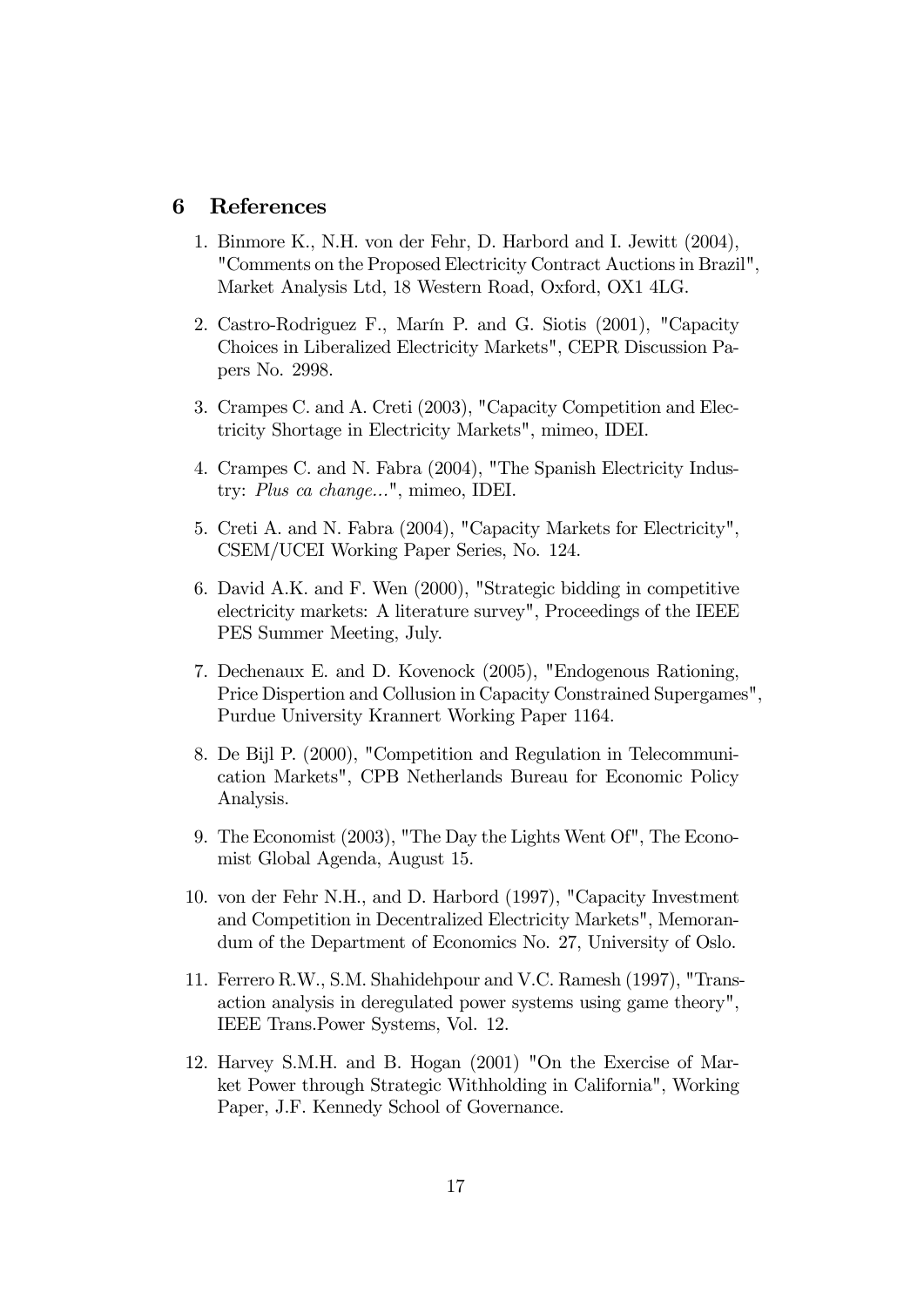- 13. Hobbs, B. F. 1986. Network models of spatial oligopoly with an application to deregulation of electricity generation. Operations Research 34 (3) 395-409.
- 14. Joskow P. and E. Kahn (2001), "A Quantitative Analysis of Price Behavior in California's Wholesale Electricity Market during Summer 2000", Working Paper, MIT Department of Economics Series.
- 15. Joskow P. and J. Tirole (2004), "Retail Electricity Competition", mimeo, IDEI.
- 16. Klemperer P. (2001), "What Really Matters in Auction Design", mimeo, Nuffield College, Oxford.
- 17. Kreps D.and J.Scheinkman (1983), "Quantity Precommitment and Bertrand Competition yield Cournot Outcomes", Bell Journal of Economics, 14, 326-337.
- 18. Larson N. and D. Salant (2003), "Equilibrium in Wholesale Electricity Markets", Working Paper Series, University College London.
- 19. Le Coq C. (2002), "Strategic Use of Available Capacity in the Electricity Spot Market", SSE/EFI Working Paper, Series in Economics and Finance, No. 496.
- 20. Norman G. and J. Thisse (2000), "Market structure and competition policy", Cambridge University Press, Cambridge.
- 21. OMEL (2001), "Electricity Market Activity Rules", April 2001 at www.omel.es/es/pdfs/EMRules.pdf.
- 22. Patrick R. and F. Wolak (2001), "Estimating the Customer-level demand for electricity under real-time market prices", NBER WP 8213.
- 23. Reynolds S. and B. Wilson (2000), "Bertrand—Edgeworth Competition, Demand Uncertainty, and Asymmetric Outcomes", Journal of Economic Theory, Volume 92(1).
- 24. Wolak F. and R. Patrick (1997), "The Impact of market Rules and Market Structure on the Price Determination Process in the England and Wales Electricity Market", Power Working Paper 047, University of California, Berkeley.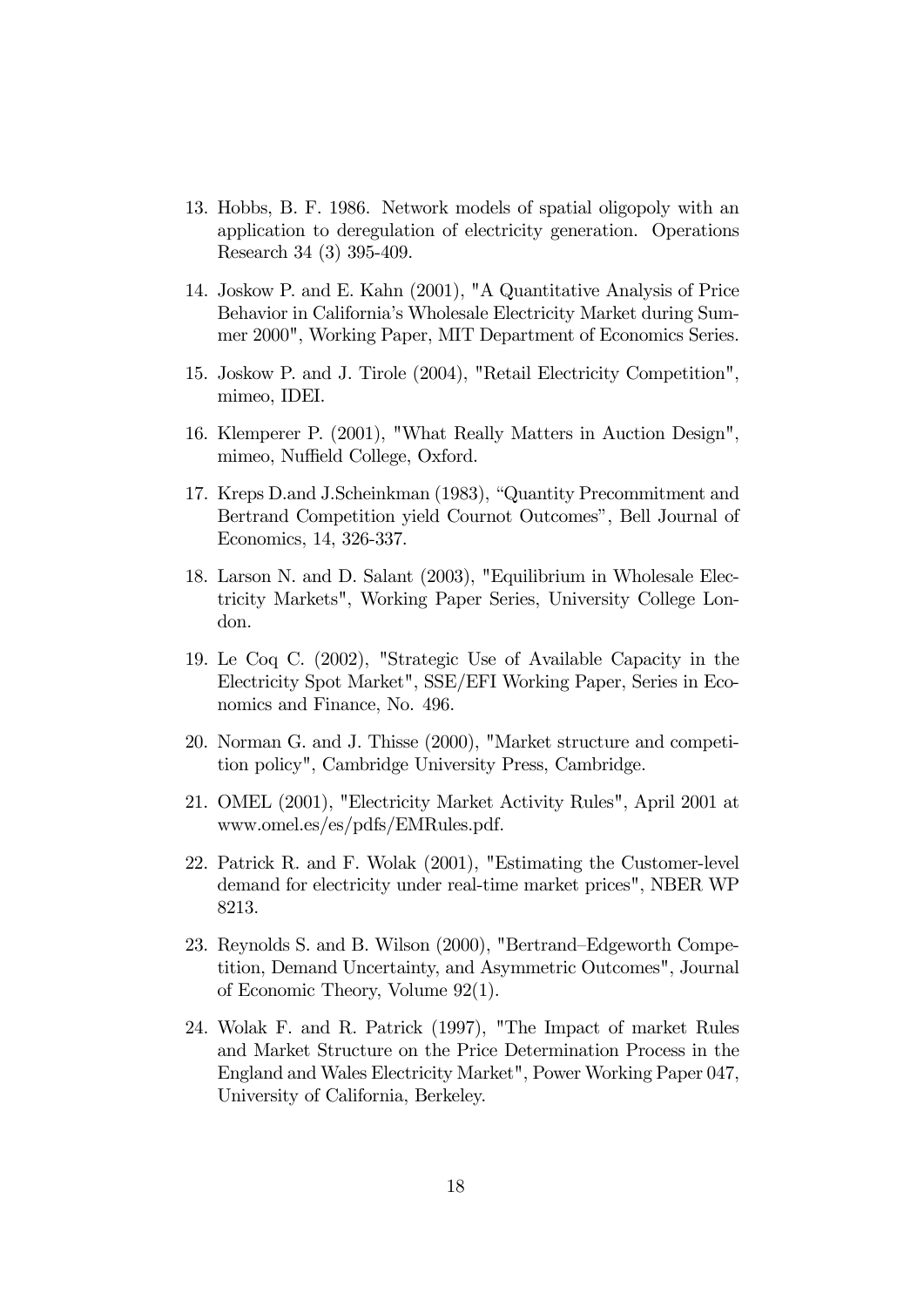# 7 Appendix

Only proofs of key resuls are displayed here. Other proofs are available upon request to sanin@core.ucl.ac.be.

# 7.1 Proof of Proposition 5

We proof the statement in relation to  $G_a$  as the solution in relation to  $G_b$  is symmetric. For any given strategy of  $G_b$ , that is, for a distribution of probabilities  $f_b$  played by  $G_b$ ,  $G_a$  is indifferent between all the prices over which he randomizes, i.e. any price belonging to  $[p_{a\text{min}}, \hat{p}]$ . To find  $f_b$  we maximize the expected profits of  $G_a$  with respect to  $p_a$ :

$$
E(\Pi_a(p_a, f_b(p_b)) = \int_{p_{b \min}}^{\hat{p}} \Pi_a(u) f_b(u) du \qquad (15)
$$

$$
\int_{p_{b \min}}^{p_a} (p_a - c_a)(D - K_b) f_b(u) du + \int_{p_a}^{\hat{p}} \Pi_a(u) f_b(u) du =
$$

$$
= (p_a - c_a)(D - K_b) F_b(p_a) + \int_{p_a}^{\hat{p}} \Pi_a(u) f_b(u) du
$$

The F.O.C. is then obtained by deriving:

$$
\frac{\partial E(\Pi_a(p_a, f_b(p_b))}{\partial p_a} = 0
$$
(16)  

$$
(D - K_b)[(p_a - c_a)f_b(p_a) + F_b(p_a)] + (\hat{p} - c_a)K_a f_b(\hat{p}) - (p_a - c_a)K_a f_b(p_a) = 0
$$
  

$$
(D - K_b - K_a)(p_a - c_a)f_b(p_a) + (D - K_b)F_b(p_a) = 0
$$

as  $f_b(\hat{p})=0$  given that *punctual* value of any continuous density function is zero.

The solution of the differential equation obtained gives us the distribution we were looking  $for^{18}$ :

$$
F_b(p_b) = \left[\frac{p_b - c_a}{A_b}\right]^{\gamma_b} \quad \text{where} \quad \gamma_b = \frac{(D - K_b)}{(K_a + K_b - D)} \tag{17}
$$

where  $A_b = \hat{p} - c_a$ , the value in (15) of  $p_{b \text{min}} = c_a$ . It can be determined taking into account that  $F_b(p_b)$  accumulates all the probability between  $[p_{b \min}, \hat{p}]$  which means that  $F_b(\hat{p}) = \left[\frac{\hat{p} - c_a}{A_b}\right]$  $\Big]_{b}^{\gamma_b} = 1.$  Similarly,

 $18$  Is easy to verify that (17) is the solution for the last row of (16). Rearranging to find  $\frac{f_b}{F_b}$  in function of all the other parameters we can derive  $\frac{\partial F_b(p_b)}{\partial p_b} = \frac{\gamma_b}{A_b}$  $\left\lceil \frac{p_b-c_a}{A_b} \right\rceil$  $7^{v_b-1}$ and substituing its value in the diferencial equation we find  $\frac{f_b}{F_b} = \frac{A_b}{A_b} \gamma_b (p_b - c_a)^{-1}$ that is exacly what the third row of (16) describes.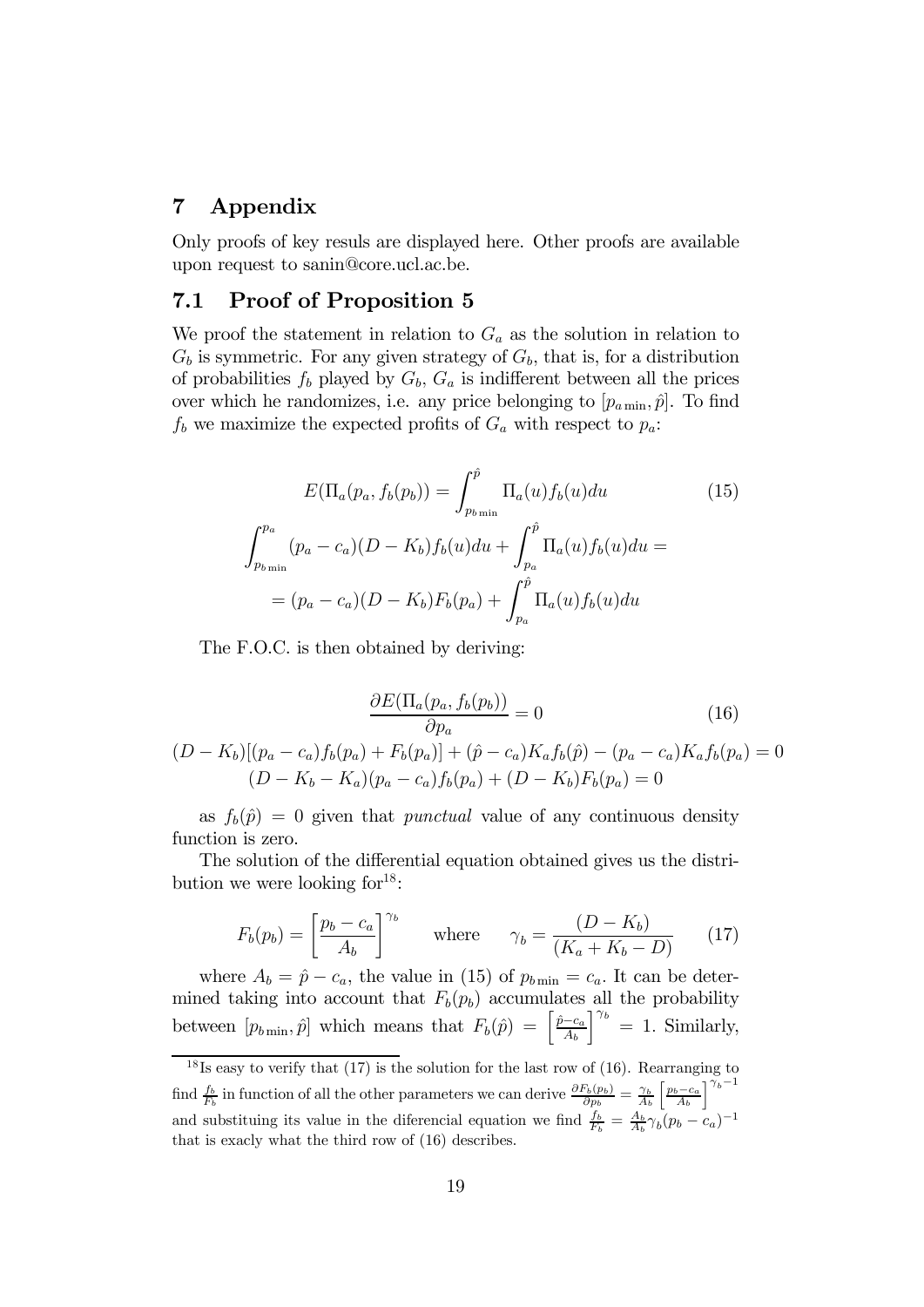as the minimum value of  $F_b(p_b)$  is zero it must be the case that the minimum value for  $p_{b \text{min}} = c_a$ . Also,  $\gamma_b > 0$  when  $K_b < D$ . Of course  $D < K_a + K_b$  as the case of rationing is described in the following section.

Then, the expected profits of  $G_a$  for any play of  $G_b$  can be found:

$$
\int_{p_a}^{\hat{p}} \Pi_a(u) f_b(u) du = (\hat{p} - c_a)(D - K_b) - (p_a - c_a)(D - K_b) \left[ \frac{p_b - c_a}{\hat{p} - c_a} \right]^{\frac{(D - K_b)}{(K_a + K_b - D)}}
$$
\n(18)

That is:

$$
E(\Pi_a(p_a, f_b(p_b)) = (\hat{p} - c_a)(D - K_b)
$$
\n(19)

As required, is independent from  $p_a$ : this is the expected profits for  $G_a$  from playing, in this high demand case, any price belonging to  $[c_a, \hat{p}]$ .

Using the same reasoning the expected profits that  $G_b$  would derive from bidding any price belonging to  $[c_b, \hat{p}]$  for any play of  $G_a$  would be:

$$
E(\Pi_b(p_b, f_a(p_a)) = (\hat{p} - c_b)(D - K_a)
$$
\n(20)

Equations (19) and (20) characterize the profit derived from the equilibrium in mixed-strategies when demand is higher than the larger capacity declared available:  $K_i < K_j < D < K_i + K_j$ .

# 7.2 Proof Proposition 11

Intersecting both best response functions we find the families of subgame perfect equilibria for the case of stochastic demand distributed between  $D_n$  and  $D_p$ . These equilibria constitute the shaded grey area in the following figure that is the intersection between the black area that represents the best response of  $G_a$  and the dotted area that represents the best response of  $G<sub>b</sub>$ .

To ensure the existence of type *i* equilibria (the triangular part of the grey area) we assume that the distance between  $D_n$  and  $D_p$  is such that  $(1 + \delta)D_n > D_p$ . Otherwise only equilibria *ii* and *iii* would be possible as the triangular area in the figure would disappear. It is a strict inequality because if it was the case that  $(1 + \delta)D_n = D_p$ , the constraint  $K_a + K_b \ge D_p$  could never be satisfied as the equilibrium is defined for  $K_a < D_n$ .